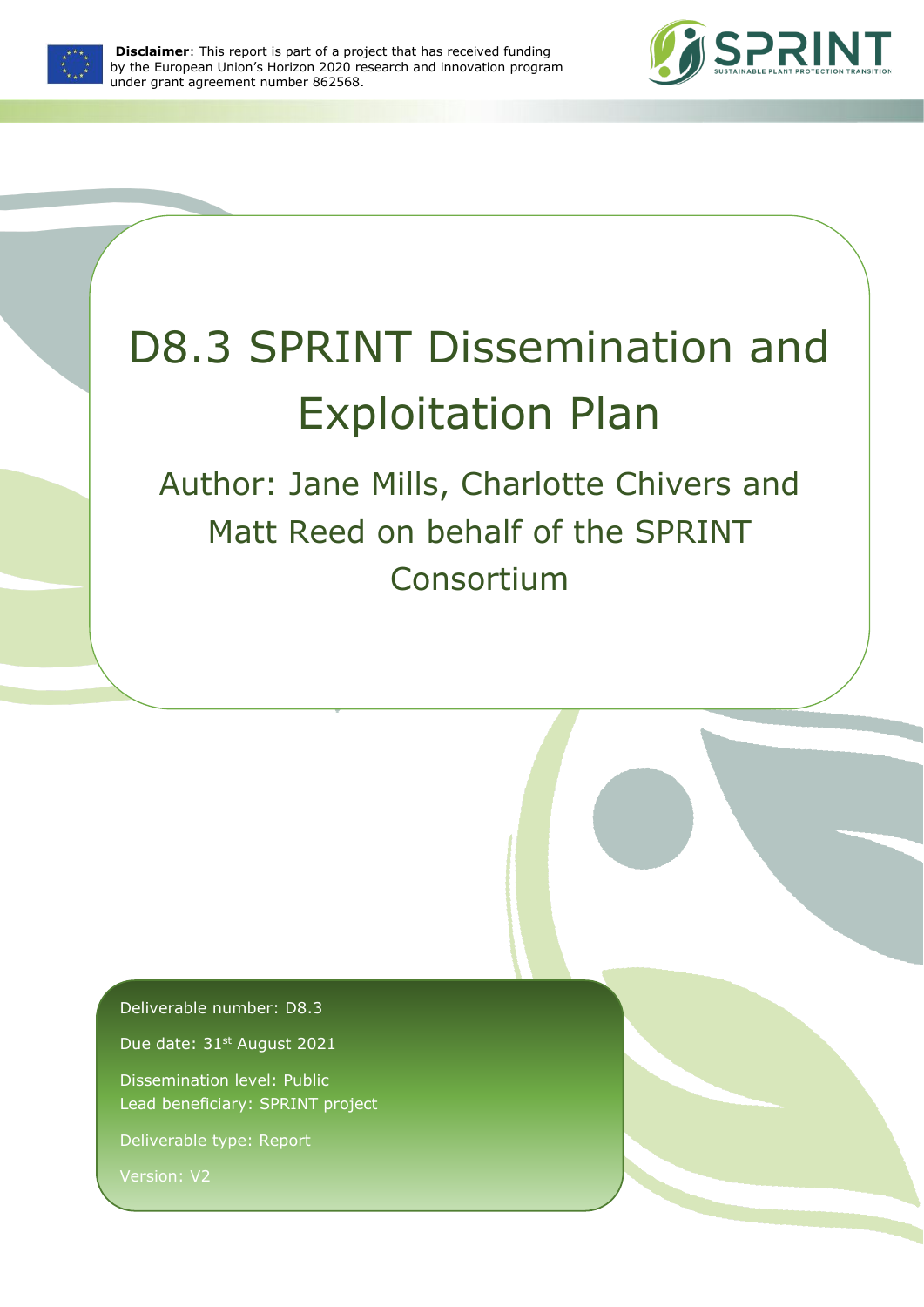



| <b>PROJECT INFORMATION</b>         |                                                                      |  |  |  |  |
|------------------------------------|----------------------------------------------------------------------|--|--|--|--|
| <b>Project Title</b>               | Sustainable Plant Protection Transition; A global<br>health approach |  |  |  |  |
| <b>Project Acronym</b>             | <b>SPRINT</b>                                                        |  |  |  |  |
| <b>Call Identifier</b>             | H2020-SFS-2019-2; Sustainable Food Security                          |  |  |  |  |
| <b>Grant Agreement no.</b>         | 862568                                                               |  |  |  |  |
| <b>Starting Date</b>               | 01-09-2020                                                           |  |  |  |  |
| <b>End Date</b>                    | 31-08-2025                                                           |  |  |  |  |
| <b>Project duration</b>            | 60 months                                                            |  |  |  |  |
| <b>Website address</b>             | www.sprint-h2020.eu                                                  |  |  |  |  |
| <b>Project coordinator</b>         | <b>Wageningen University</b>                                         |  |  |  |  |
| <b>Overall Project coordinator</b> | Prof. Dr. V. Geissen<br>+31317485144                                 |  |  |  |  |
|                                    | (violette.geissen@wur.nl)                                            |  |  |  |  |
| <b>Scientific Co-ordinator</b>     | Prof. Dr. Paul Scheepers<br>(paul.scheepers@radboudumc.nl)           |  |  |  |  |
| <b>REPORT INFORMATION</b>          |                                                                      |  |  |  |  |
| <b>Report Title</b>                | SPRINT Dissemination and Exploitation Plan                           |  |  |  |  |
| <b>Principle Author(s)</b>         | Jane Mills                                                           |  |  |  |  |
| <b>Principle Author e-mail</b>     | jmills@glos.ac.uk                                                    |  |  |  |  |
| <b>Deliverable Number</b>          | D8.3                                                                 |  |  |  |  |
| <b>Work Package</b>                | WP8                                                                  |  |  |  |  |
| <b>WP Leader</b>                   | CCRI (UK)                                                            |  |  |  |  |
| <b>Other partners involved</b>     | WU (NL), LQM (UK), ECOL (DE)                                         |  |  |  |  |
| <b>Nature</b>                      | Report                                                               |  |  |  |  |
| <b>Dissemination</b>               | Public                                                               |  |  |  |  |
| Editor(s)                          | Prof Dr V GEISSEN / V. FELIX GRACA da SILVA Msc                      |  |  |  |  |
| $E-Mail(s)$                        | violette.geissen@wur.nl<br>vera.felixdagracasilva@wur.nl             |  |  |  |  |
| <b>Telephone Number</b>            | +31317485144                                                         |  |  |  |  |
| <b>Report Due Date</b>             | 31 <sup>st</sup> August 2021                                         |  |  |  |  |
| <b>Report publish date</b>         | 31 <sup>st</sup> August 2021                                         |  |  |  |  |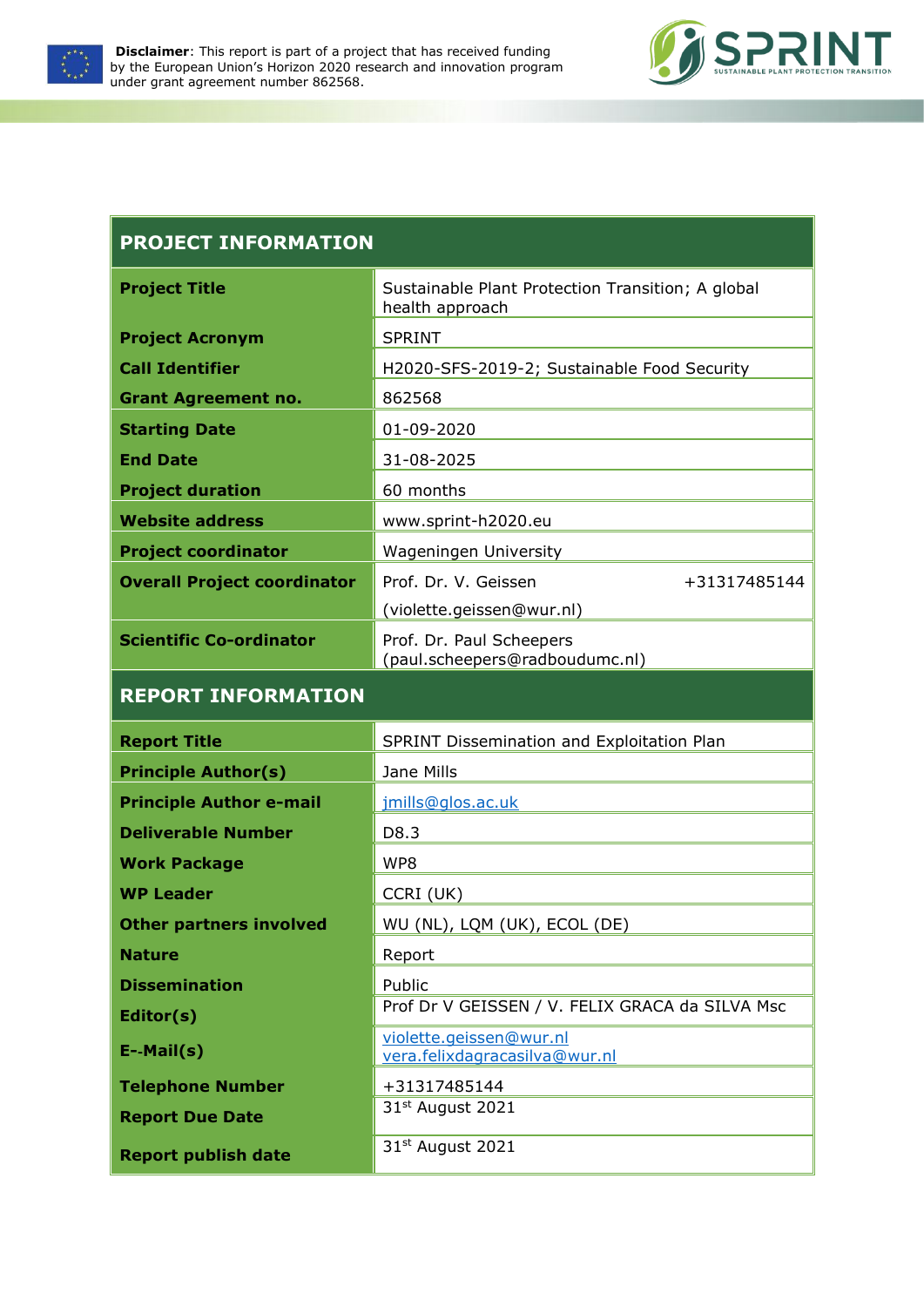



#### Table of Contents

| 3.1                                                                                           | Agricultural and Food Chain end-users interested in transition to sustainable PPP use  3    |  |  |  |  |  |  |
|-----------------------------------------------------------------------------------------------|---------------------------------------------------------------------------------------------|--|--|--|--|--|--|
| 3.2                                                                                           | Regulator and Policy-maker End-users interested in Global Health Risk Assessment Toolbox  6 |  |  |  |  |  |  |
| 3.3                                                                                           |                                                                                             |  |  |  |  |  |  |
| 3.4                                                                                           |                                                                                             |  |  |  |  |  |  |
|                                                                                               |                                                                                             |  |  |  |  |  |  |
| 4.1                                                                                           |                                                                                             |  |  |  |  |  |  |
| 4.2                                                                                           |                                                                                             |  |  |  |  |  |  |
|                                                                                               |                                                                                             |  |  |  |  |  |  |
|                                                                                               |                                                                                             |  |  |  |  |  |  |
| Annex 2 Questions to FARMERS: views on pesticide application and communication preferences 15 |                                                                                             |  |  |  |  |  |  |

#### List of Tables

| Table 2: Average scores for preferred communication tools by CSS (Ranking from 1-7, with 1       |  |
|--------------------------------------------------------------------------------------------------|--|
| Table 3: Average score for preferred learning mechanisms on sustainable use of pesticides by CSS |  |
|                                                                                                  |  |

#### List of Figures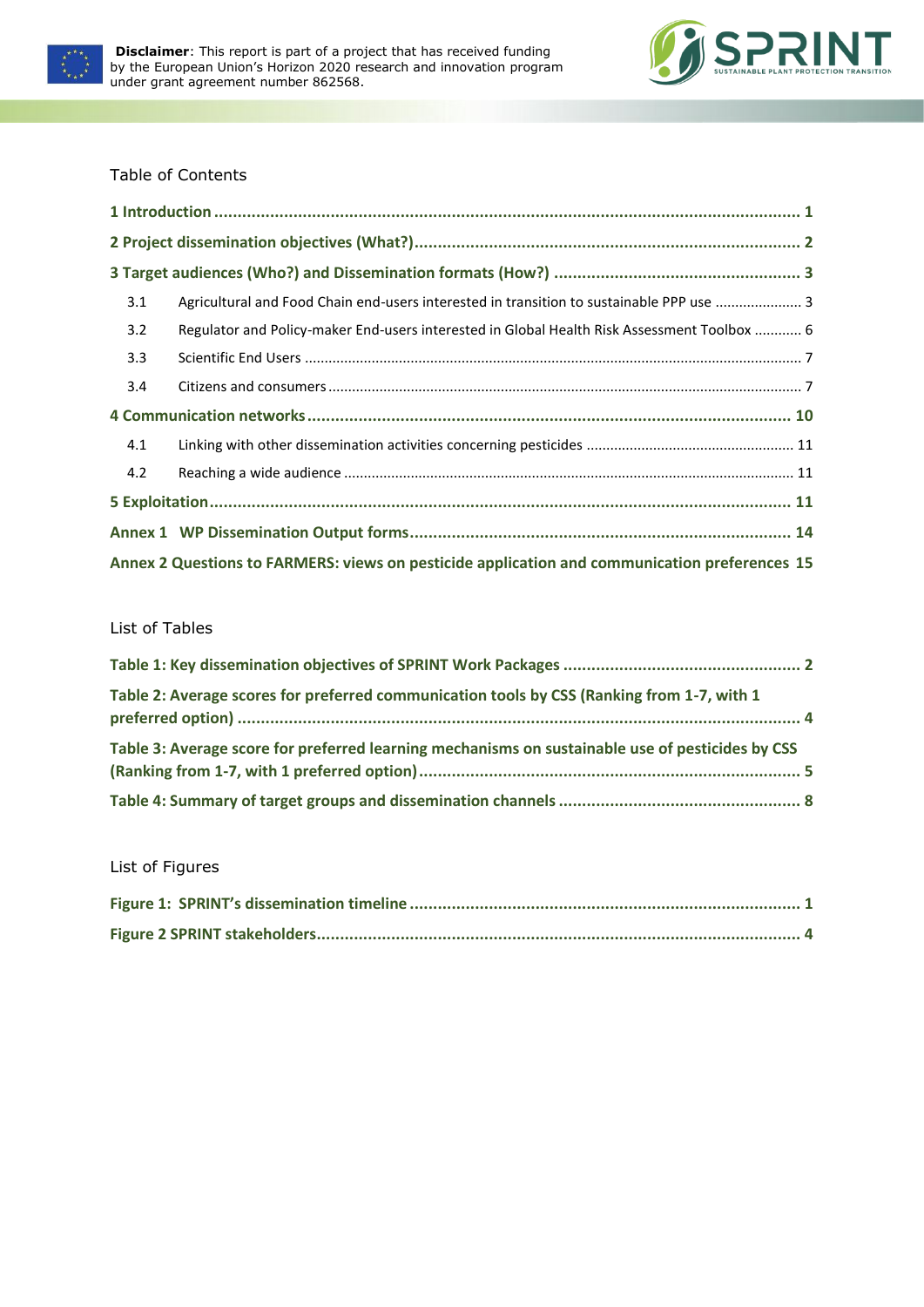



## <span id="page-3-0"></span>1 Introduction

This document sets out the SPRINT Dissemination and Exploitation plan. The plan aims to ensure that the outputs of the project have significant impact both for practitioners and at the policy level. These aims require an understanding of the specified goals and key messages to be disseminated from the project outputs, the identification of the audience and the methods chosen to engage with these audiences.

The plan has been developed at a project-wide level and a Case Study Site (CSS) level. At the project-wide level, the plan comprises a set of specified goals and objectives with respect to what knowledge will be disseminated, to whom, how and when from each work package (WP). All WP and Deliverable leads have completed a template (Annex 1) to identify the planned specific outputs to reveal what knowledge will be available for dissemination, the target audiences (EU, national and regional level) and the most appropriate dissemination tools to reach these audiences, ensuring that messages will be provided at different levels of complexity, in different languages, and the right format.

Individual CSS dissemination plans that are tailored to each local agronomic, political and cultural situation have been drafted based on the stakeholder participants dissemination preferences and information needs. These plans will ensure that the communication and dissemination products are suited to the target audiences, and that a wide range of communication methods are used to maximise knowledge exchange (an active process) and diffusion (more passive) to end users.

Overall, the aim of the dissemination strategy is twofold: to keep interested audiences informed about the outputs of the project throughout the project life-time; and to facilitate the integration of the project outputs into existing local, national and EU-level dissemination activities at the end of the project to ensure that they have real impact both on the ground and at the policy level.

The plan will be reviewed and updated yearly, considering feedback from stakeholders in terms of information needs and dissemination preferences and reflecting the latest insights and developments. At the end of the project this document will serve as the launching plan for post-project continuation of the activities towards further use of its results.



<span id="page-3-1"></span>**Figure 1: SPRINT's dissemination timeline**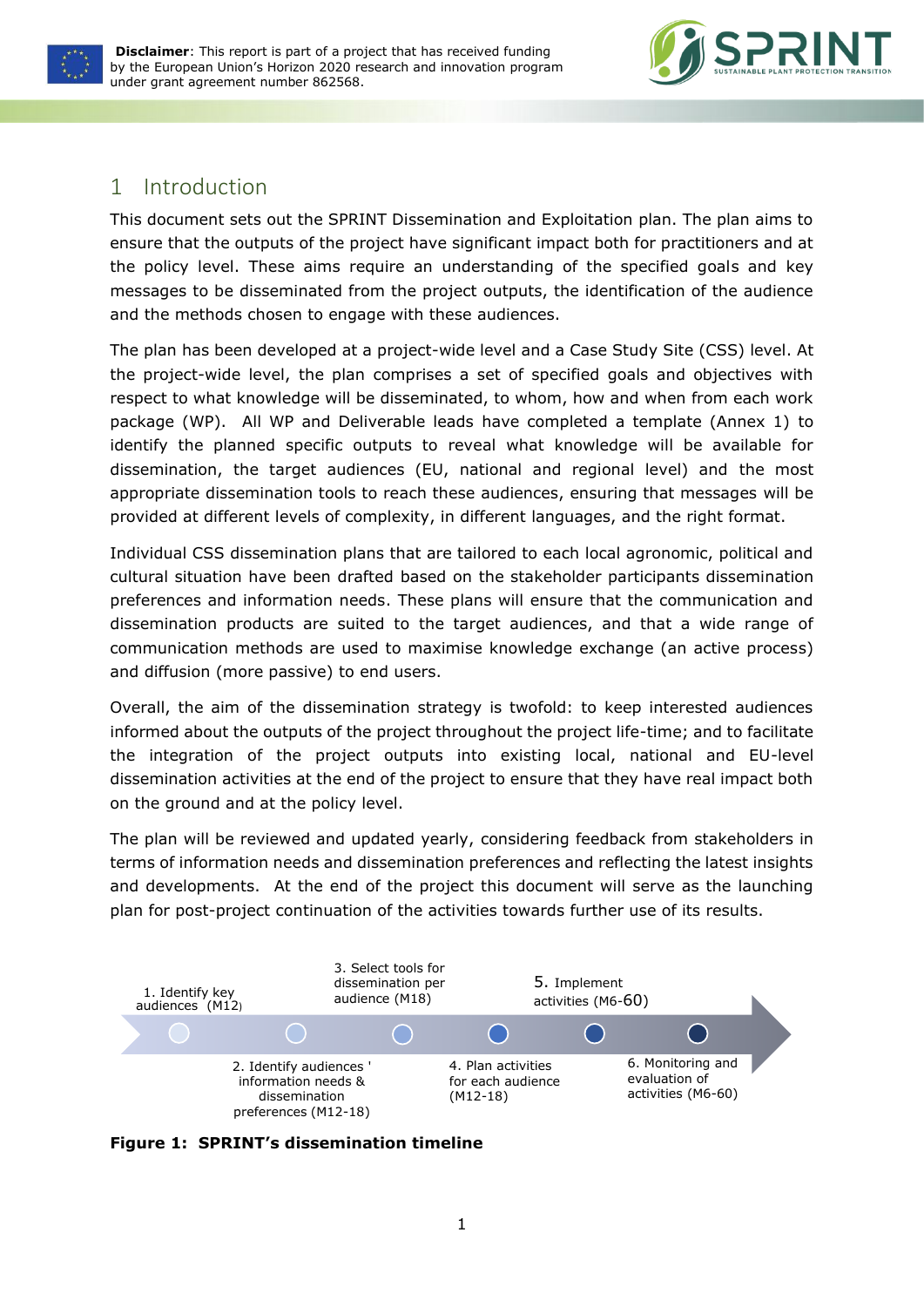



## <span id="page-4-0"></span>2 Project dissemination objectives (What?)

To ensure that dissemination is undertaken in a targeted fashion, it is necessary to be clear about the objectives of dissemination and the significant messages to be disseminated from each work package. What new knowledge will SPRINT generate? This in turn will help to identify the appropriate target groups and dissemination channels. Table 1 identifies the key dissemination objectives for each of SPRINT's Work Packages.

| Work            | <b>Dissemination objectives</b>                                           |
|-----------------|---------------------------------------------------------------------------|
| <b>Package</b>  |                                                                           |
| WP <sub>2</sub> | -Disseminate existing and new information on Plant Protection Products    |
|                 | (PPP) distribution and accumulation in ecosystems, plants, animals and    |
|                 | humans (EPAH) and related EPAH health status.                             |
|                 | -Disseminate recommendations for innovative and more sustainable          |
|                 | agricultural practices.                                                   |
| WP3             | -Disseminate information on systematic reviews for modelling human,       |
|                 | animal and crops exposure to PPP.                                         |
|                 | -Disseminate information on integrated fate and exposure models.          |
|                 | -Disseminate the results of the integrated exposure estimates and on      |
|                 | gender-specific exposure analysis.                                        |
| WP4             | Disseminate information on ecotoxicological assessment of PPP             |
|                 | mixtures and on the effects of PPP mixtures on non-target species,        |
|                 | animal and human health, including gender-specific analysis.              |
| WP5             | Disseminate information about the Global Health Risk Assessment           |
|                 | Toolbox and maps illustrating estimates of possible health impacts of     |
|                 | exposure to PPP mixtures.                                                 |
| WP6             | Disseminate information about the environmental and economic              |
|                 | sustainability of pesticide use regimes and the external costs of PPP use |
|                 | and overuse at farm level. Also, disseminate information on the           |
|                 | regional impacts of different ranked PPP reduction scenarios.             |
| WP7             | -Disseminate information on the key lock-in and barriers to the           |
|                 | sustainable use of PPPs in current farming systems and governance of      |
|                 | PPP <sub>S</sub> .                                                        |
|                 | -Provide innovative policy and regulation recommendations and develop     |
|                 | a research agenda on plant protection in close collaboration with         |
|                 | European Food Safety Authority (EFSA).                                    |
|                 | - Provide strategies for the implementation of innovative farming         |
|                 | systems                                                                   |

## <span id="page-4-1"></span>**Table 1: Key dissemination objectives of SPRINT Work Packages**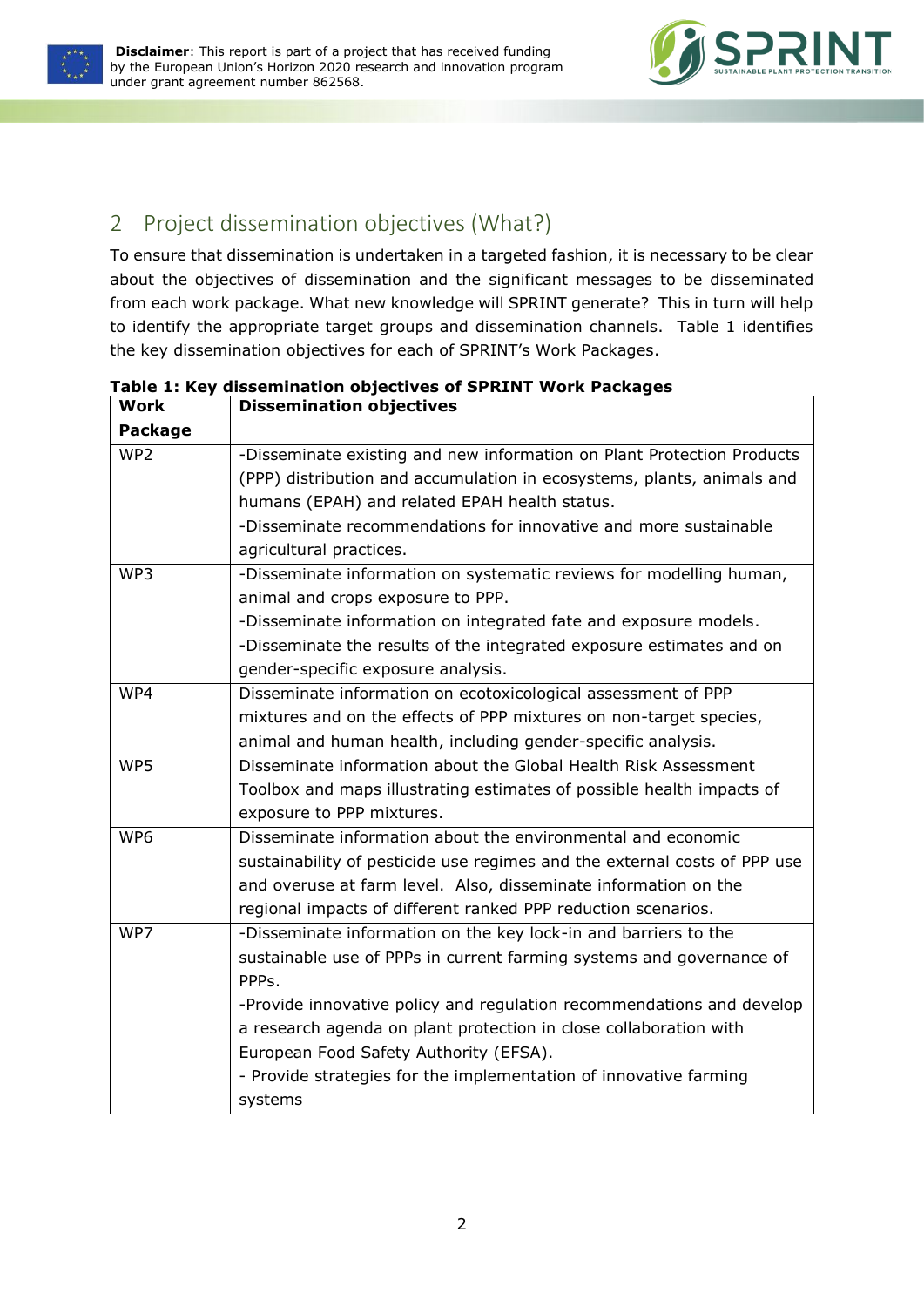



The key information needs of the different stakeholders that the SPRINT project can help to address in its dissemination activities will be identified throughout the course of the project.

## <span id="page-5-0"></span>3 Target audiences (Who?) and Dissemination formats (How?)

Identification of the target audiences for project outputs is also part of the Dissemination and Exploitation Plan. Due to the scope of the impacts of pesticide usage, the audience for SPRINT's outputs is diverse and will include specialists as well as a more general audience. The audiences will be divided into two main interest groups, those with an interest in:

- the ecotoxicological results and the Global Health Risk Assessment Toolbox for improved PPP risk assessments
- transition pathways to sustainable pesticide use.

The audiences of SPRINT will initially be assessed by the consortium at the national and European levels for the awareness-raising plan, and then enhanced by the stakeholders and the stakeholder analysis in WP1 at the national and regional levels. As the project progresses, different layers of target audiences will emerge.

The appropriate dissemination formats will be dependent on the target audience. Due to the wide range of people who might be interested in the project outputs, there will be a wide range of formats available from the SPRINT website, such as material to print in local languages, information sheets, reports and research papers.

The main target groups are described below and are summarised in Table 4. The target audiences and proposed dissemination formats for each SPRINT deliverable will be identified by WP leaders using the dissemination forms in Annex 1.

## <span id="page-5-1"></span>3.1 Agricultural and Food Chain end-users interested in transition to sustainable PPP use

Actors in the agriculture and food value chain are important end-users for SPRINT (see Figure 2). These range from farmers, landowners and nearby rural population in the Case Study Sites (CSS), to food processors and sellers and supporting actors such as diagnostic (eco)toxicology institutes. This audience is important to reach out to as they, in the end, will implement the transition to a sustainable use of PPPs. They need to be informed about the potential impacts of their operations and business; the implications of PPPs on EPAH health; and the potential to change existing practices.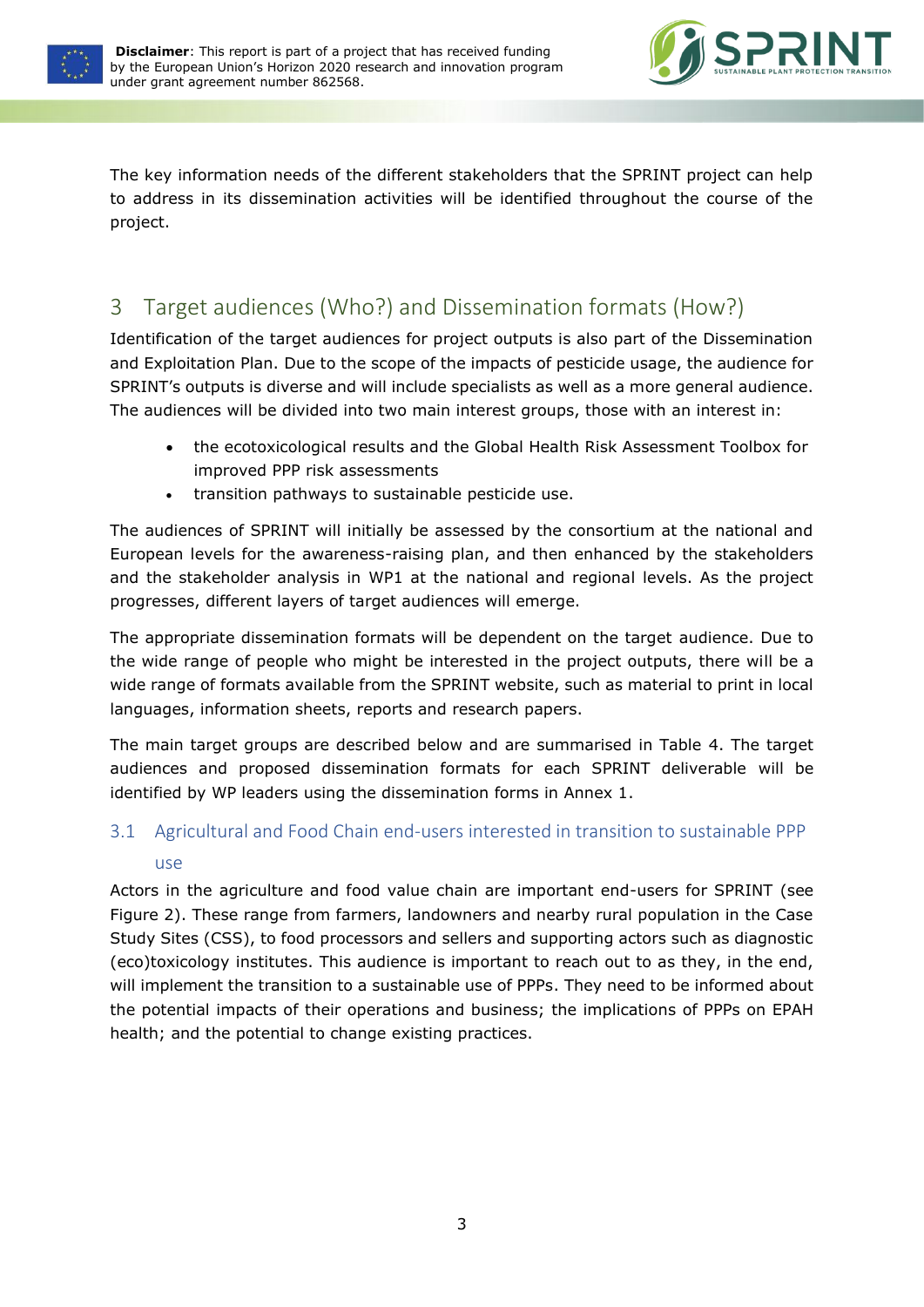





#### <span id="page-6-1"></span>**Figure 2 SPRINT stakeholders**

*i) Case Study Site level:* At the Case Study Site level, the project aims to disseminate the findings of the Case Study results to as wide an audience as possible. As Case Studies are dealing with specific crops and livestock and particular socio-economic situations, contextand CS site-specific dissemination objectives and activities are required to ensure SPRINT findings are appropriately disseminated to local and national stakeholders. These objectives and activities have been detailed in individual CSS dissemination plans, which will be periodically updated.

Included in these CSS dissemination plans are the results of a questionnaire which has been completed by recruited participant stakeholders identifying their information needs and their preferred communication and dissemination formats and channels (see Annex 2 for questionnaire). Tables 2 and 3 present some results from this questionnaire identifying the different communication and dissemination preferences of the farmer participant stakeholders.

<span id="page-6-0"></span>

|  |  |                                             | Table 2: Average scores for farmers' preferred communication tools by CSS |  |  |
|--|--|---------------------------------------------|---------------------------------------------------------------------------|--|--|
|  |  | (Ranking from 1-7, with 1 preferred option) |                                                                           |  |  |

|                               | <b>PT</b> | <b>FR</b> | <b>CH</b> | <b>CR</b> | <b>SI</b> | <b>CZ</b>                                                                      | <b>NL</b> | DK | AR | Mean           |
|-------------------------------|-----------|-----------|-----------|-----------|-----------|--------------------------------------------------------------------------------|-----------|----|----|----------------|
|                               |           |           |           |           |           | $(n=11)$ $(n=9)$ $(n=12)$ $(n=24)$ $(n=24)$ $(n=23)$ $(n=22)$ $(n=6)$ $(n=20)$ |           |    |    |                |
| <b>Newsletters</b>            | 4         |           |           |           |           | 6                                                                              |           |    |    | 4              |
| Social media                  | 4         | 6         | 3         |           | 6         | 4                                                                              | 6         |    | 3  | 5              |
| Sprint website                | 2         |           | 5         | 3         | 4         |                                                                                | 4         | 4  | 4  | 4              |
| Project meetings/workshops    | 3         | 4         | 5         |           | 4         | 4                                                                              | 4         |    |    | 3              |
| Email                         |           |           |           |           |           |                                                                                | ∍         |    |    | $\overline{2}$ |
| Individual phone calls/visits | ำ         |           | 3         |           | 5         |                                                                                | 4         | c  |    | 4              |
| Videos                        |           |           |           |           |           |                                                                                |           |    |    | 3              |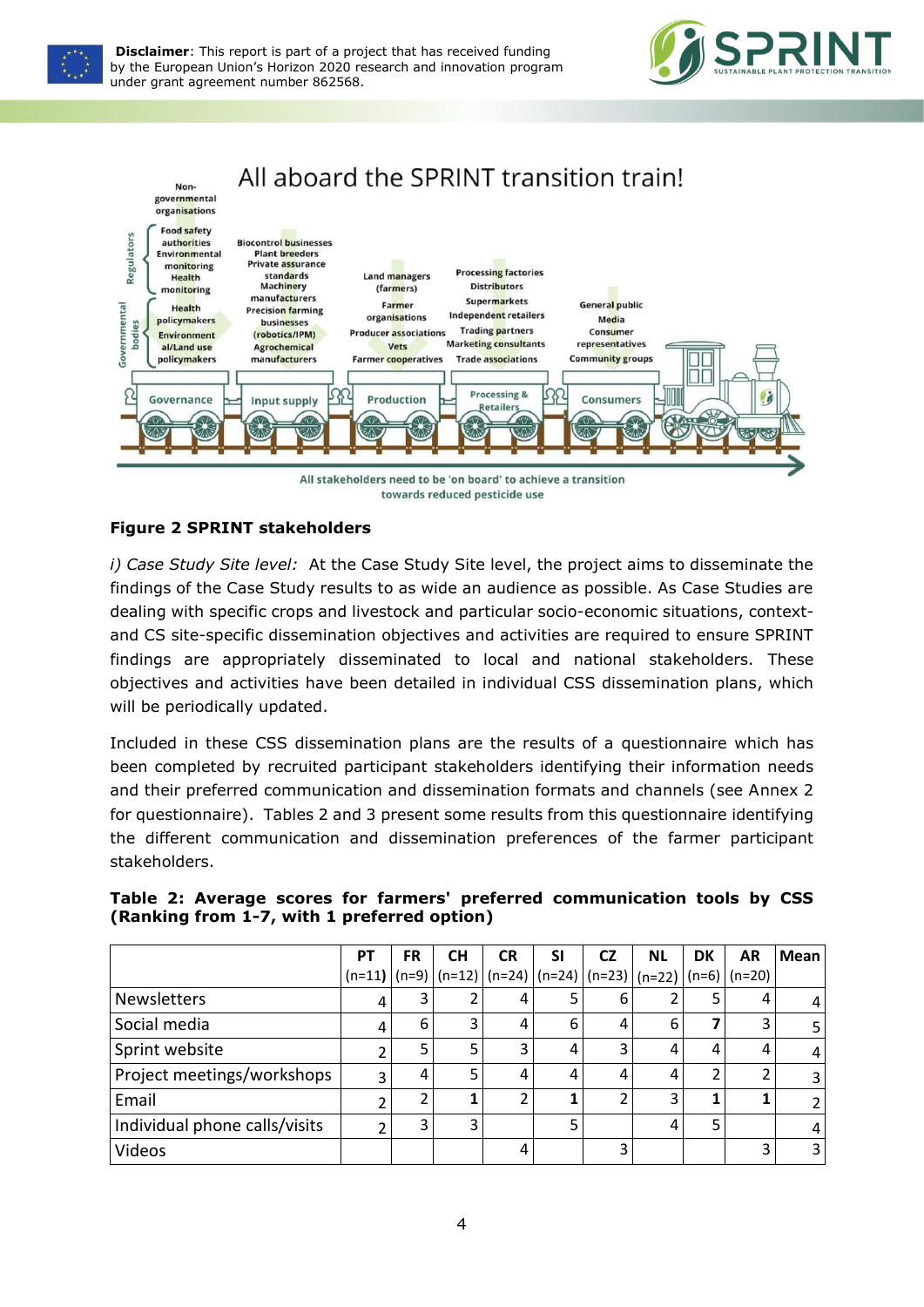



Table 2 indicates that the preferred option for farmer stakeholder participants to hear about SPRINT outputs is via email which could then link to other dissemination tools, such as videos, or newsletters. Use of social media was the least popular tool for learning about results. The data shows the variation in preferences between countries, which justifies the use of individual, tailored CSS dissemination Plans.

|                              | <b>PT</b> | <b>FR</b>     | <b>CH</b>                                            | <b>CR</b> | SΙ | CZ             | <b>NL</b> | DK      | <b>AR</b> |      |
|------------------------------|-----------|---------------|------------------------------------------------------|-----------|----|----------------|-----------|---------|-----------|------|
|                              | $(n=11)$  |               | $(n=9)$ $(n=12)$ $(n=24)$ $(n=24)$ $(n=23)$ $(n=22)$ |           |    |                |           | $(n=6)$ | (n=20)    | Mean |
| On-site demonstrations       |           | 3             | 2                                                    | 2         | 2  | $\overline{2}$ | 3         | 3       |           | 2    |
| Agricultural magazines,      |           |               |                                                      |           |    |                |           |         |           |      |
| newspapers                   | 4         | 5.            | $\overline{2}$                                       | 3         | 3  | 3              | 3         |         | 5         | 3    |
| Videos                       | 3         | 5             | $\overline{2}$                                       | 4         | 3  | 3              | 3         | 4       | 3         | 3    |
| Paper forms e.g. fact sheets |           |               |                                                      |           |    |                |           |         |           |      |
| (on practices, success       |           |               |                                                      |           |    |                |           |         |           |      |
| stories)                     | 5         | 2             | 3                                                    | 3         | 4  | 3              | 4         |         | 5         | 3    |
| Meeting presentations        | 2         | $\mathcal{P}$ | 3                                                    | 3         | 4  | 2              | 3         | 3       | ำ         | 3    |
| On-line farming              |           |               |                                                      |           |    |                |           |         |           |      |
| forum/website                |           | 6             | 3                                                    | 4         | 3  | 3              | 4         |         | 4         | 4    |

<span id="page-7-0"></span>

|  |  |  |  | Table 3: Average score for farmers' preferred learning mechanisms on             |  |
|--|--|--|--|----------------------------------------------------------------------------------|--|
|  |  |  |  | sustainable use of pesticides by CSS (Ranking from 1-7, with 1 preferred option) |  |

Table 3 highlights the importance of on-site demonstrations for farmers learning about new practices in 'real—life' situations, as well as preferences for a wide a range of other mechanisms which have been incorporated into the CSS dissemination plans. Dissemination channels will include an annual event or workshop, farming press/magazines, videos, trade fairs, newsletters, existing farmer networks, as well as communication with individuals through emails, for example. Other findings from the questionnaires also incorporated intothe CCS dissemination plans relates to the farmers' existing information channels and their information needs to assist with decision-making on new practices.

ii) *National and Regional level*: Project and CSS partners at national and regional levels identified food production chain stakeholders and other stakeholders were recruited during the first stakeholder event (see D1.1). Interested national stakeholders will be invited to events at the CSS level and discussion groups and will be targeted with relevant project outputs and information. They will be kept informed of the project and encouraged to engage through attendance at events, as well as through newsletters, farming press/magazines and social media.

These stakeholders are listed in Figure 1 and include amongst others the following:

- Practitioners (land managers, users, and consultants) and their respective representative bodies (e.g. farmers unions / agricultural chambers).
- Intermediary, advisory, brokerage organizations, and NGOs.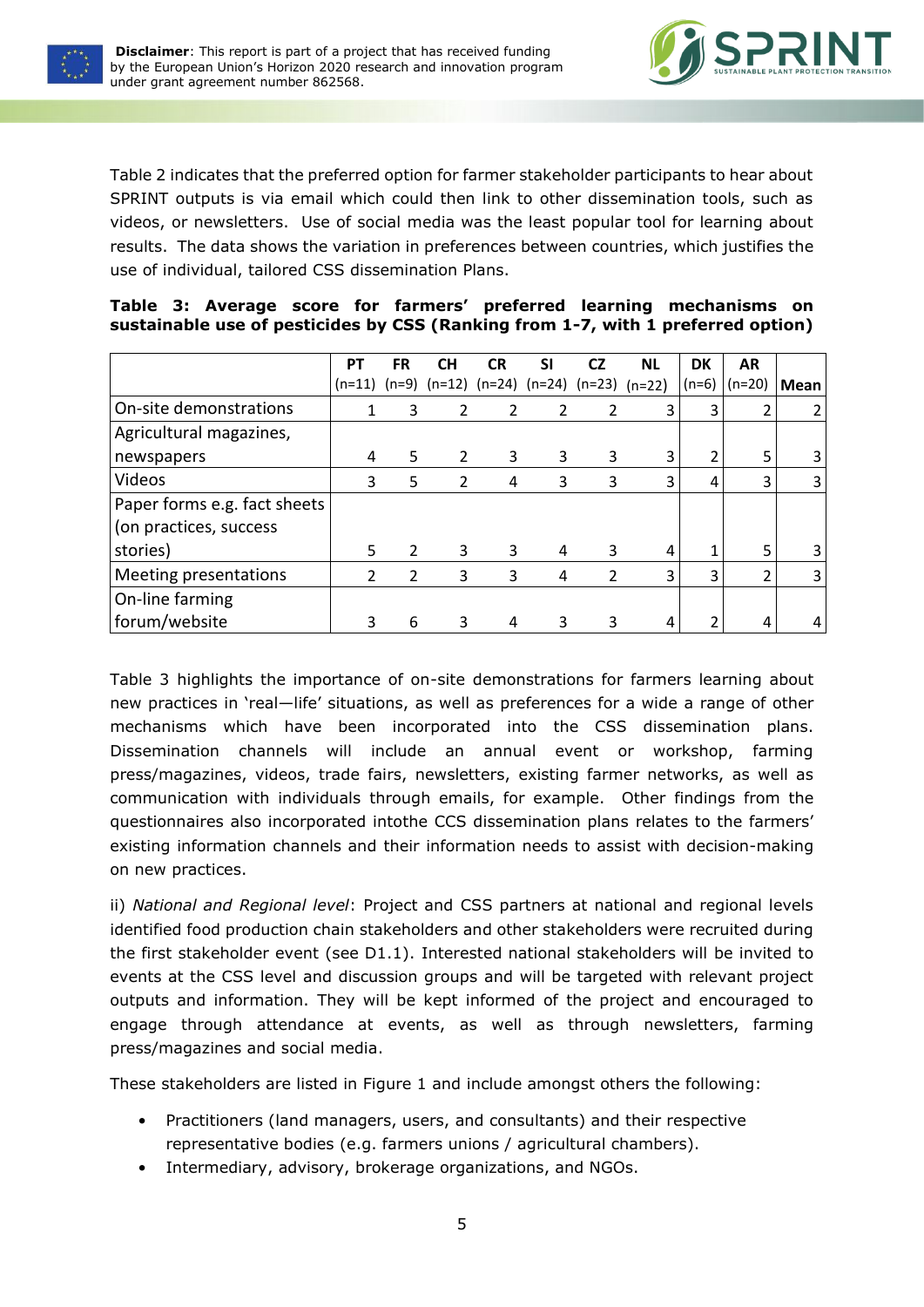



- Industry representatives, such as suppliers of PPP products, such as Syngenta.
- National level relevant institutions and networks.

*iii) European level institutions, networks and representative bodies*: A number of key European farming networks will be targeted for dissemination, such as the European Initiative for Sustainable Development in Agriculture (EISA), European Arable Farmers (EAF), European Forum for Agricultural and Rural Advisory Services (EUFRAS), EIP-AGRI, European Council of Young Farmers (CEJA) and soil networks, such as the European Soil Bureau Network (ESBN) (soil research and data holders) and members of Europe-wide representative bodies for farming (Copa-Cogeca, IFOAM).

*iv) European level policy makers* – Organisations that will be targeted at the European level and will be kept informed and invited to take part in selected meetings and workshops, include: DG for Agriculture and Rural Development, DG Research, DG Environment.

WP7 will hold interviews with European-level policy makers between 2021-2023 to identify key information needs in relation to transition pathways to sustainable PPP use that SPRINT can help to address in its dissemination activities. The technical and regulatory aspects of a transition towards the sustainable use of pesticides will also be explored in two crossregional workshops bringing together relevant regulatory and policy stakeholders. These interviews and workshops will inform the development of dissemination products. At least three policy briefs will be produced containing policy recommendations including required regulation and other policy action recommendations to support (cost-effective) transition paths to more sustainable use of PPPs and new risk assessments and research agendas on plant protection. These will be communicated to a wide range of regional, national policy makers in their native language. The project will also participate in external events organized by key stakeholders to present the project and the results (e.g. SETAC, PAN Pesticide Action Week)

<span id="page-8-0"></span>3.2 Regulator and Policy-maker End-users interested in Global Health Risk

#### Assessment Toolbox

National, European and global regulators and policy-makers concerned with health and food safety, agriculture, soil management and ecosystems services are another important target group for SPRINT results. This group will be particularly interested in project outputs that lead to improved PPP risk assessments.

i) *National and Regional level*: Project and CSS partners identified regulators and policymakers at national and regional levels interested in the health aspects of PPP use and PPP risk assessments and other relevant stakeholders were recruited during the first stakeholder event (see D1.1). These will be kept informed of the project and encouraged to engage through attendance at events, as well as through newsletters, farming press/magazines and social media.

*ii)* European level institutions, networks and representative bodies – Key European pesticide networks, such as European Chemicals Agency (ECHA), Assessment Group on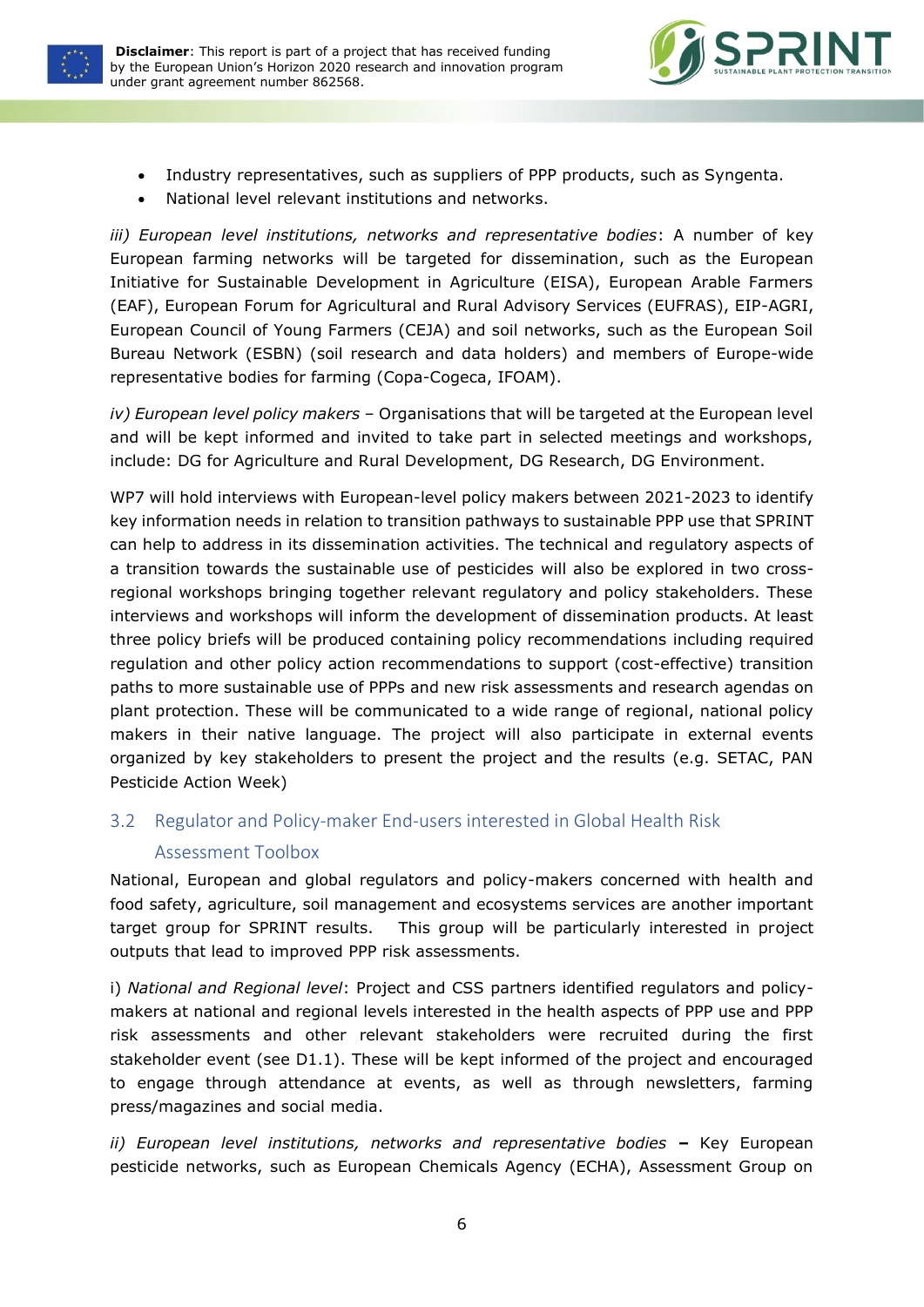



Glyphosate (AGG), Health and Environment Alliance (HEAL), AnimalhealthEurope, Pesticide Action Network (PAN Europe) will be kept informed about SPRINT results and invited to meetings and workshops. Other organisations related to water management (European Water Association, and the European Water Resources Association) and soils (European Confederation of Soil Science Societies) will also be targeted with outputs concerning PPP assessment tools and methods. Institutions and networks concerned with health and food safety, such as BEUC, The European Consumer Organisation

*iii) European level policy makers* – Organisations that will be targeted at the European level and will be kept informed and invited to take part in selected meetings and workshops, include: DG Health and Food Safety, DG Research, DG Environment. Those involved in the European Food Safety Authority (EFSA) will also be specially targeted.

*iv) International bodies* - FAO, UNCCD, OECD and others will be informed of the key results, recommendations and guidelines for promoting a global health approach on the use of PPPs. SPRINT will attend at least one side event at the FAO/WHO Joint meeting of Pesticide Management (JMPM).

#### <span id="page-9-0"></span>3.3 Scientific End Users

Various disciplines within the scientific community will be kept informed through publications in high impact peer-reviewed open-access scientific journals and oral/poster presentations at (inter)national meetings and conferences. Results will also be published in a Special Issue of either Environmental Research or Food and Chemical Toxicology.

Writing and production of articles will require joint work between WPs 2-7 and WP8. The SPRINT consortium strongly favours the EC open-access initiative especially when publishing on direct and indirect health impacts of PPPs. The Wageningen University & Research "Open Access Policy" and "Recommendations for authorship in scientific publications" are proposed as the SPRINT publication and authorship policy. Where the publication budget is not sufficient, or gold open access not possible, green open access principles will be used.

All consortium members not meeting the authorship criteria will be mentioned in the acknowledgements and all scientific publications shall acknowledge H2020 funding.

#### <span id="page-9-1"></span>3.4 Citizens and consumers

Finally, citizen and consumers are to be targeted with information on SPRINT to promote science and its implications and impact on society as a whole and to ensure that their perspectives as consumers of agricultural products are taken into account. Their need is to be informed and become more aware and educated on the sustainable use of pesticides and PPP global health risk assessment. They will be kept informed of the project through videos, infographics, press releases, television, radio, fact sheets, newspapers, blogs, Twitter feeds and Facebook posts.

Table 4 summarises the different targets groups and suitable formats and mechanisms that will be deployed by the project for reaching these target groups.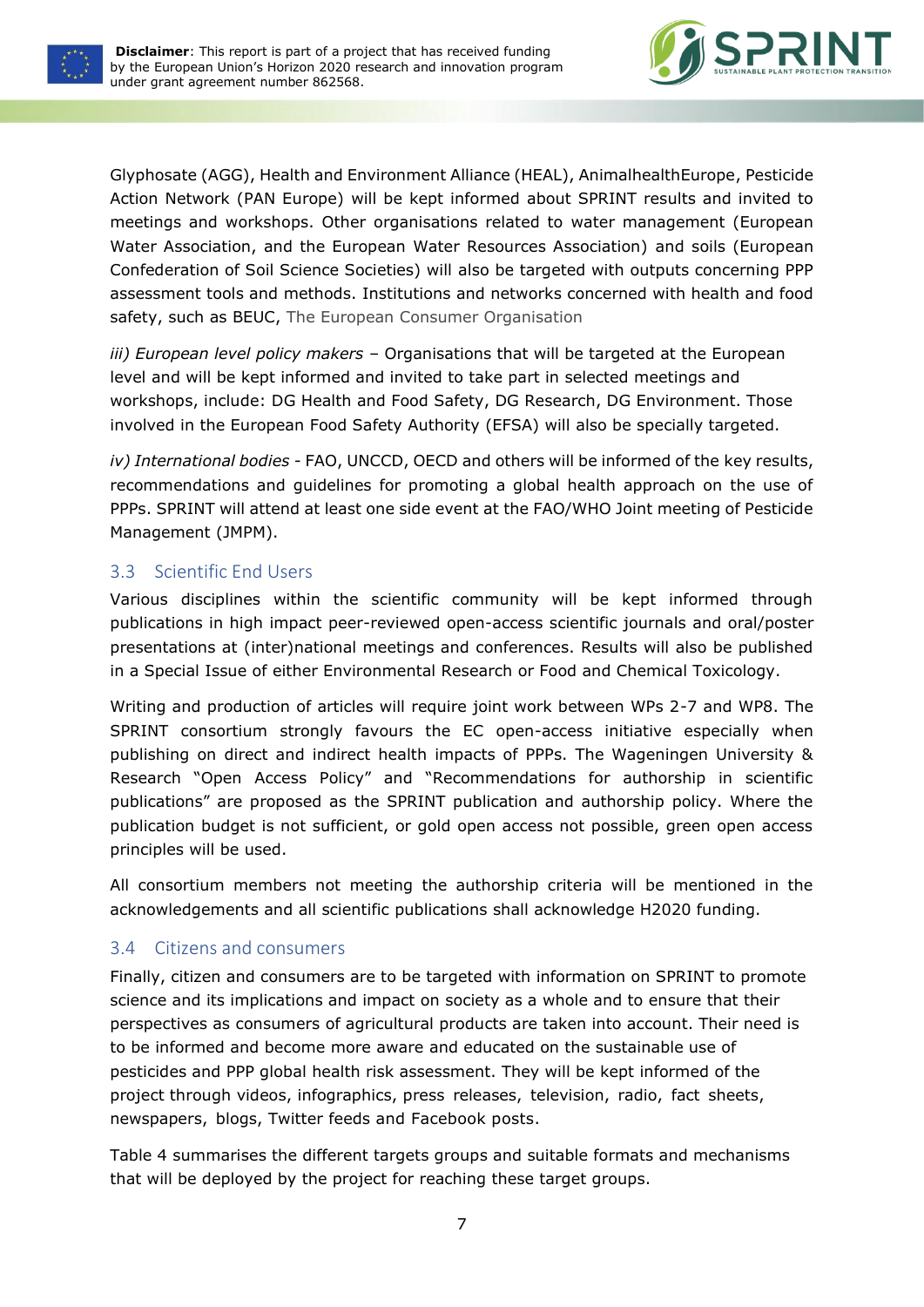



#### <span id="page-10-0"></span>**Table 4 Summary of target groups and dissemination channels**

| <b>Key audience</b>                                                                                                                                                                                                                                        | <b>Purpose</b>                                                                                                                                                                                                                                                                                                                                                                                                                                                                                                                                      | <b>Dissemination</b><br>channels                                                                                                                                                                                                                                                                                                                                                                                                                                                                                                                                                                                                                   | <b>Monitoring</b><br>effectiveness                                                                                                                                                                                                                   |
|------------------------------------------------------------------------------------------------------------------------------------------------------------------------------------------------------------------------------------------------------------|-----------------------------------------------------------------------------------------------------------------------------------------------------------------------------------------------------------------------------------------------------------------------------------------------------------------------------------------------------------------------------------------------------------------------------------------------------------------------------------------------------------------------------------------------------|----------------------------------------------------------------------------------------------------------------------------------------------------------------------------------------------------------------------------------------------------------------------------------------------------------------------------------------------------------------------------------------------------------------------------------------------------------------------------------------------------------------------------------------------------------------------------------------------------------------------------------------------------|------------------------------------------------------------------------------------------------------------------------------------------------------------------------------------------------------------------------------------------------------|
|                                                                                                                                                                                                                                                            |                                                                                                                                                                                                                                                                                                                                                                                                                                                                                                                                                     | Local level                                                                                                                                                                                                                                                                                                                                                                                                                                                                                                                                                                                                                                        |                                                                                                                                                                                                                                                      |
| Farmers and<br>$\mathcal{P}$<br>landowners.<br>Farm<br>advisors,<br>farming<br>associations.<br>Rural population.                                                                                                                                          | Raising awareness of<br>PPP impacts on EPAH<br>health (WP3 and 4).<br>Raising awareness of<br>economic<br>sustainability of<br>pesticide use regimes<br>and the external<br>costs of pesticide use<br>and overuse at farm<br>level (WP6).<br>Ongoing dialogue<br>about new transition<br>paths to more<br>sustainable use of                                                                                                                                                                                                                        | Stakeholder<br>$\bullet$<br>workshops<br>contributions to<br>$\bullet$<br>farming press,<br>websites<br>talks at farming<br>$\bullet$<br>events and trade<br>fairs in each<br>partner country<br>fact sheets<br>$\bullet$<br>Practice abstracts<br>$\bullet$<br>videos<br>$\bullet$<br>social media<br>$\bullet$<br>(Twitter,<br>Facebook)                                                                                                                                                                                                                                                                                                         | Number and<br>proceedings of<br>talks, number of<br>workshop<br>participants,<br>articles in<br>magazines and<br>entries to websites<br>detailing benefits<br>of SPRINT's<br>results, number of<br>fact sheet and<br>video downloads.                |
|                                                                                                                                                                                                                                                            | PPPs WP7)                                                                                                                                                                                                                                                                                                                                                                                                                                                                                                                                           | National level                                                                                                                                                                                                                                                                                                                                                                                                                                                                                                                                                                                                                                     |                                                                                                                                                                                                                                                      |
| Regulatory<br>authorities, policy-<br>makers, respective<br>national bodies and<br>intermediary<br>organisations.<br>Practitioners in the<br>animal and human<br>health domains.<br>≌<br>Industries<br>(toxicology,<br>diagnostic assays<br>sector).<br>≌∰ | Insight in PPPs<br>occurrence and<br>distribution, data on<br>observed<br>concentrations and<br>exposure levels and<br>linking fate and<br>transport of PPPs to<br>direct and indirect<br>health impacts;<br>improved and/or<br>newly developed<br>(eco)toxicology<br>methods and<br>protocols; data and<br>knowledge on Global<br>Health Risk<br>Assessment Toolbox;<br>regulation<br>recommendations to<br>support (cost-<br>effective) transition<br>paths to more<br>sustainable use of<br>PPPs; new research<br>agenda on plant<br>protection. | Practical guidance<br>$\bullet$<br>booklet on Global<br><b>Health Risk</b><br>Assessment<br>Toolbox.<br>Video about<br>$\bullet$<br><b>Global Health Risk</b><br>Assessment<br>Toolbox.<br>Policy briefs and<br>$\bullet$<br>roadmaps<br>national<br>$\bullet$<br>workshops<br>sharing SPRINT's<br>$\bullet$<br>results on online<br>repositories (e.g.,<br>IPCHEM)<br>talks at relevant<br>$\bullet$<br>science and policy<br>conferences,<br>scientific articles<br>$\bullet$<br>on improved/new<br>(eco)toxicology<br>methods and<br>protocols<br>Practice abstracts<br>$\bullet$<br>social media<br>$\bullet$<br>Final conference<br>$\bullet$ | Policy papers and<br>reports from<br>national authorities<br>acknowledging<br>SPRINT; number<br>and proceedings of<br>workshops and<br>talks; number of<br><b>SPRINT directory</b><br>entries in public<br>repositories<br>spreading our<br>results. |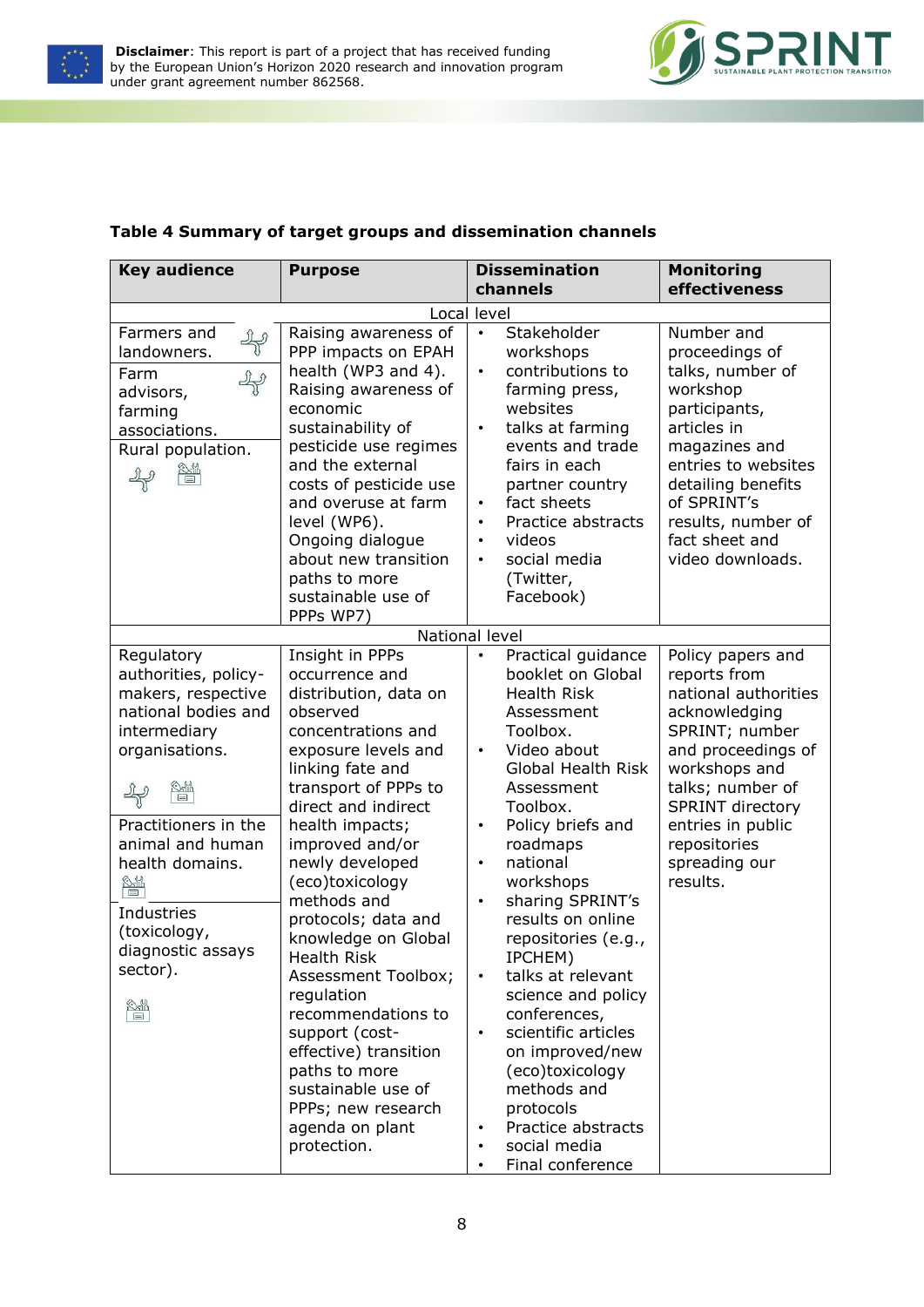



|                                                                                                                                                                                                                                                                                                                                             |                                                                                                                                                                                                                                          | <b>EU Level</b>                                                                                                                                                                                                                                                                    |                                                                                                                                                                             |
|---------------------------------------------------------------------------------------------------------------------------------------------------------------------------------------------------------------------------------------------------------------------------------------------------------------------------------------------|------------------------------------------------------------------------------------------------------------------------------------------------------------------------------------------------------------------------------------------|------------------------------------------------------------------------------------------------------------------------------------------------------------------------------------------------------------------------------------------------------------------------------------|-----------------------------------------------------------------------------------------------------------------------------------------------------------------------------|
| Policy makers, DG<br><b>Health and Food</b><br>,Safet رَبِيْرُ Safet<br>DG R $\sqrt[8]{\ }$ DG ENV.<br>$\frac{1}{2}$<br>Institutions,<br>networks (EIP-<br>AGRI, PAN Europe,<br>EFSA, ECHA, AGG,<br>EISA, ECAF, EAF,<br>EUFRAS, CEJA,<br><b>ENRD</b> and<br>representative<br>bodies (Copa-<br>Cogeca, IFOAM,<br>EEA, EWA, EWRA,<br>ECSSS). | Principal results,<br>recommendations<br>and guidelines for<br>promoting a global<br>health approach on<br>the use of PPPs;<br>insights into scientific<br>advancements, data<br>and tools and<br>methods for global<br>health approach. | In addition to above:<br>Participation of<br>SPRINT partners at<br>public consultations<br>and the use of<br>personal contacts with<br>EU policy makers as<br>some SPRINT<br>partners are involved<br>as advisors in<br>regulatory bodies<br>such as (EFSA GSP<br>and others).     | In addition to<br>above: Proceedings<br>of the public<br>consultations,<br>advisory<br>committees and<br>contacts with policy<br>makers.                                    |
|                                                                                                                                                                                                                                                                                                                                             |                                                                                                                                                                                                                                          | Global level                                                                                                                                                                                                                                                                       |                                                                                                                                                                             |
| Scientific<br>community (cross-<br>disciplines);<br>ongoing research<br>projects relevant to<br>SPRINT work.<br>¥ř                                                                                                                                                                                                                          | Dissemination of<br>scientific results.                                                                                                                                                                                                  | Open-access<br>$\bullet$<br>peer-reviewed<br>scientific articles/<br>reviews;<br>conference<br>$\bullet$<br>posters, abstract<br>and talks;<br>SPRINT website<br>$\bullet$<br>featured videos,<br>interviews and<br>news.<br>Final conference<br>$\bullet$                         | Bibliometric<br>(relative<br>impact, citations),<br>invited<br>talks, poster<br>presentations<br>at relevant<br>international<br>and national<br>meetings and<br>enquiries. |
| Citizens and<br>consumers.<br>≌<br>International -                                                                                                                                                                                                                                                                                          | Raise awareness and<br>disseminate<br>knowledge on the<br>impact of pesticides<br>on EPAH health.<br>Improve consumer,<br>and citizen<br>awareness of and<br>trust in global health<br>approaches<br>Principal results,                  | Videos,<br>$\bullet$<br>press releases,<br>$\bullet$<br>fact sheets,<br>infographics,<br>$\bullet$<br>articles in<br>$\bullet$<br>newspapers, posts<br>awareness raising<br>$\bullet$<br>campaigns on<br>social media<br>(Twitter,<br>LinkedIn).<br>policy briefs and<br>$\bullet$ | Numbers of entries<br>on the SPRINT<br>website,<br>monitoring of social<br>media activity<br>indicators.<br>Policy papers and                                               |
| FAO, UNCCD,<br>OECD.<br>≌                                                                                                                                                                                                                                                                                                                   | recommendations<br>and guidelines for<br>promoting a global<br>health approach on<br>the use of PPPs.                                                                                                                                    | roadmaps;<br>organisation of<br>$\bullet$<br>national<br>workshops;<br>sharing SPRINT's<br>$\bullet$<br>results on online<br>repositories (e.g.,<br>IPCHEM);                                                                                                                       | reports from<br>national authorities<br>acknowledging<br>SPRINT; number<br>and proceedings of<br>workshops and<br>talks; number of<br>SPRINT directory                      |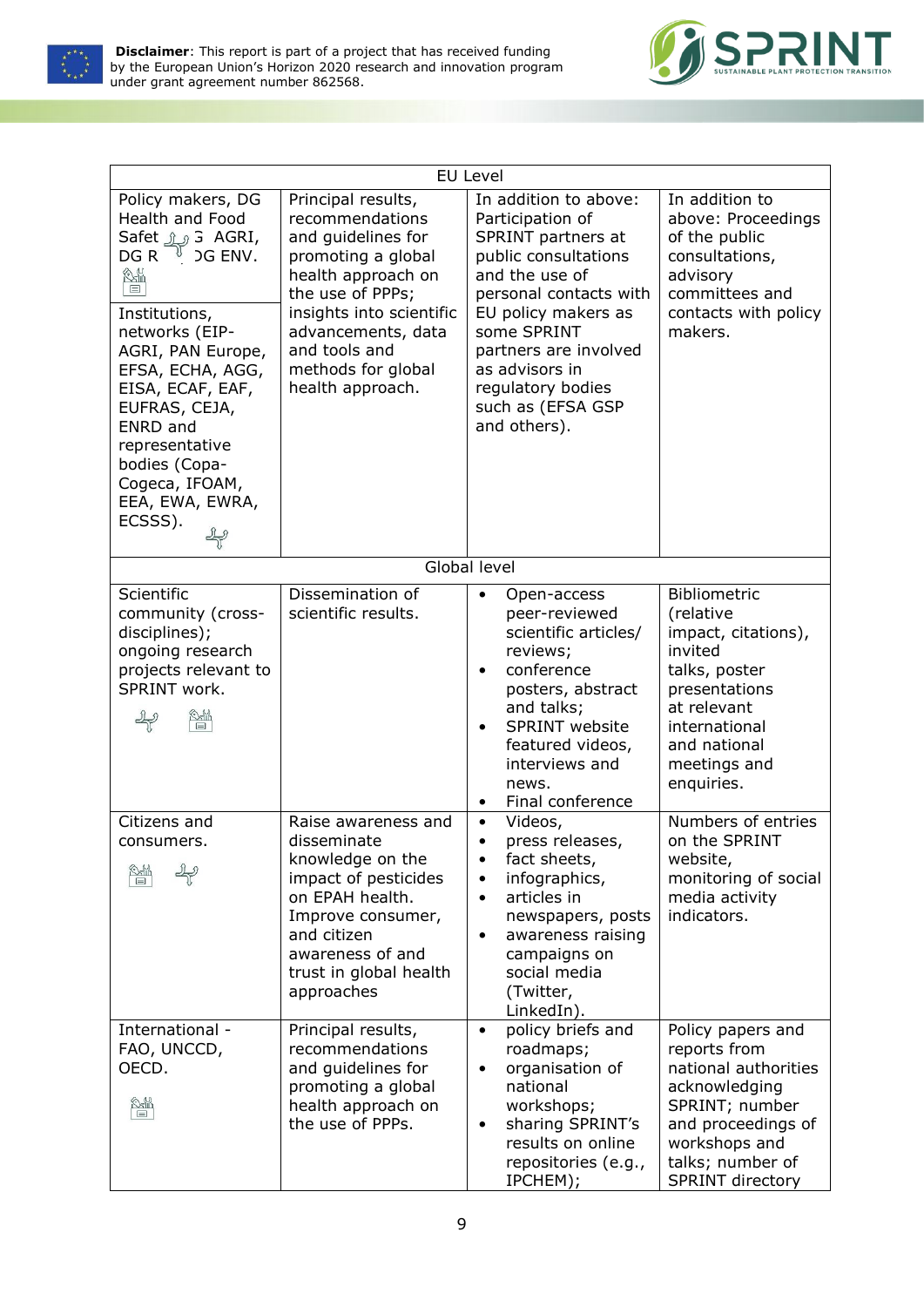



|                                                            | talks at relevant<br>entries in public<br>repositories.<br>science and policy<br>conferences [e.g.<br>side events at the<br>FAO/WHO Joint<br>meeting of<br>Pesticide<br>Management |
|------------------------------------------------------------|------------------------------------------------------------------------------------------------------------------------------------------------------------------------------------|
|                                                            | (JMPM)].                                                                                                                                                                           |
| = interested in global health risk assessment toolbox<br>≌ |                                                                                                                                                                                    |

- $\frac{1}{\sqrt{2}}$
- = interested in transition pathways to sustainable PPP use

### <span id="page-12-0"></span>4 Communication networks

It will be important to establish communication networks, email lists from the SPRINT Stakeholder Platform, and links to existing networks. The SPRINT Project Advisory Board will act as a liaison to ensure more close interactions with key stakeholders.

A number of existing relevant projects have been identified and will be contacted via email and social media to increase their awareness of SPRINT's activities and results and to be kept informed by these projects about their work. This list of projects will be continuously updated on the [project website.](https://www.sprint-h2020.eu/index.php/project-information/related-projects) These projects are:

| Project                                                                     | <b>Project output relevant to SPRINT</b>                          |  |  |
|-----------------------------------------------------------------------------|-------------------------------------------------------------------|--|--|
| PoshBee                                                                     | Quantify exposure and assess toxicity of agrochemical             |  |  |
|                                                                             | Development of bee health hold and<br>bees.<br>on.                |  |  |
|                                                                             | monitoring tools and protocols                                    |  |  |
| <b>IWMPRAISE</b>                                                            | Identification of integrated weed management practices            |  |  |
| <b>H2020 B-GOOD</b>                                                         | New monitoring technologies to detect changes in bees'<br>health. |  |  |
|                                                                             |                                                                   |  |  |
| <b>NOVATERRA</b>                                                            | Identification of sustainable strategies to reduce the use        |  |  |
|                                                                             | and impacts of pesticides in olive groves and vineyards           |  |  |
| Demonstrate the cost-effectiveness of a biopesticide<br><b>BIOBESTicide</b> |                                                                   |  |  |
| Knowledge on IPM in vegetable prodcutions<br><b>SmartProject</b>            |                                                                   |  |  |
| H2020 LUCAS                                                                 | Monitoring of PPPs in EU soils.                                   |  |  |
| H2020 HBM4EU                                                                | Harmonising of data collection, policies.                         |  |  |
| H2020 EU-ToxRisk                                                            | Toxicity testing and risk assessment, toxicological               |  |  |
|                                                                             | assessment based on human cell responses.                         |  |  |
| AGRICOH (funded by IARC)                                                    | Disease-exposure associations.                                    |  |  |
| Recommendations<br>for                                                      | How populations' eating habits affect the environment,            |  |  |
| sustainable and healthy diets                                               | the economy, society, and public health.                          |  |  |
| (funded by Swiss government)                                                |                                                                   |  |  |
|                                                                             |                                                                   |  |  |
| Innovations<br>for<br>future-                                               | Measures to reduce negative impacts of producing and              |  |  |
| food<br>oriented<br>diets<br>and                                            | consuming animal-based food.                                      |  |  |
| production (funded by Swiss                                                 |                                                                   |  |  |
| government)                                                                 |                                                                   |  |  |

Full use will also be made of CORDIS, the EU portal for 'Community Research and Development Information Service' and the EIP-AGRI website. Links will also be made with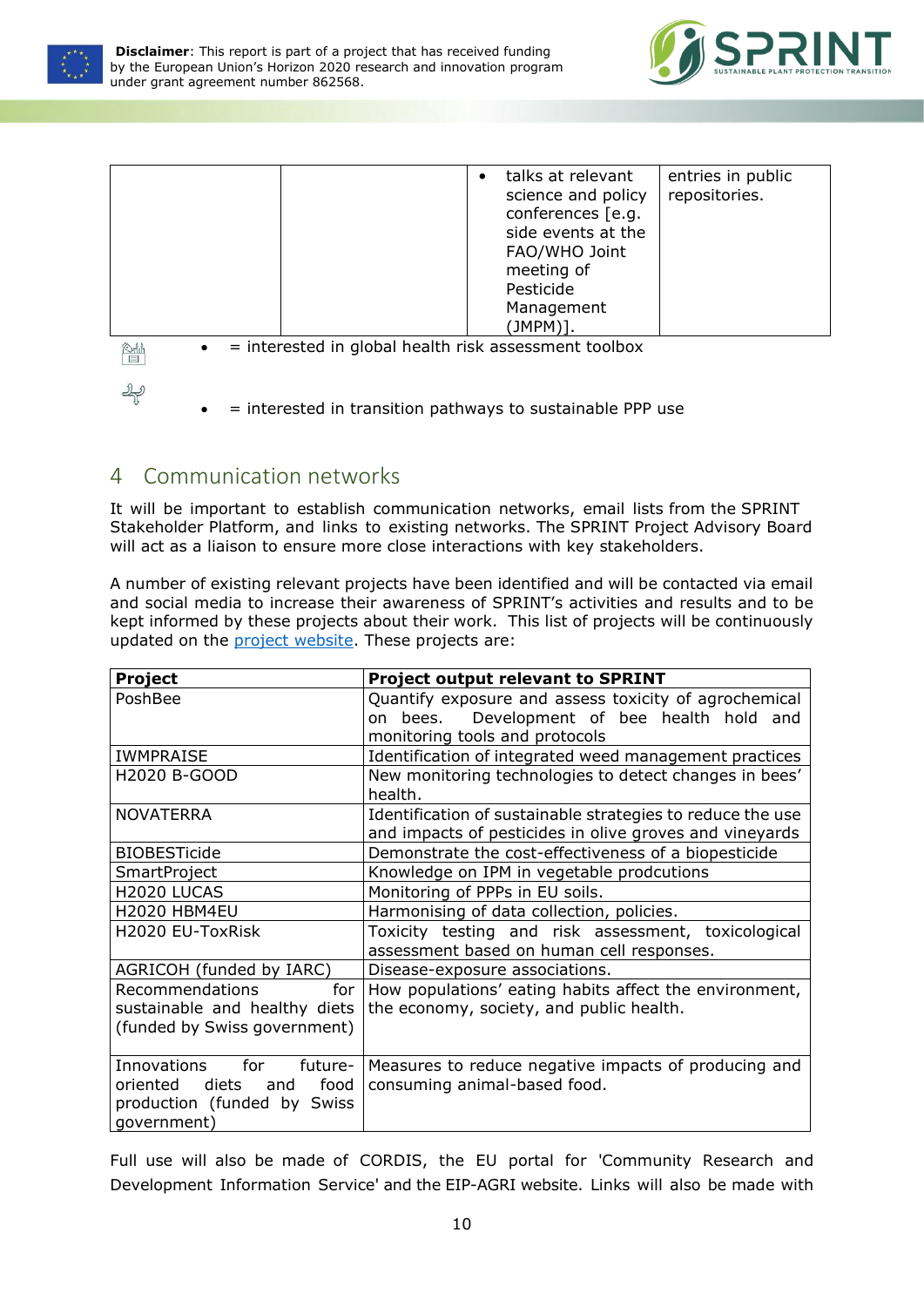



key European networks, such as European Soil Partnership, European Network for Rural Development EU Common Forum on Contaminated Land and the IISD reporting services to ensure that newsletters and bulletins are available to their members. At an international level, the project will link to the Global Soil Partnership, the International Committee on Contaminated Land, Consumers International and other international networks. The results of SPRINT will also be widely disseminated using the partner networks. There are 28 partners from a variety of institutes and organisations (scientific, policy, SME) across Europe, and several of these partners are involved in national, pan-European and international networks.

An annual EU-level event will be held to which the European Commission and a broader stakeholder group at European level will be invited during the project. These events will provide an opportunity to raise awareness of the project and inform on project developments.

#### <span id="page-13-0"></span>4.1 Linking with other dissemination activities concerning pesticides

A review has been undertaken of existing activities that disseminate information on pesticide risk assessments, health impacts of pesticides on EPAH and potential practices for the sustainable use of pesticides at the national and EU level. This review will ensure that any SPRINT dissemination activities complement and support existing activities.

Efforts will be made to complement and extend the awareness raising activities with regard to the Farm to Fork Strategy and the Green Deal. The project will also ensure it links to the Commission's activities and pesticide-related publications, leaflets and brochures.

SPRINT will use public events such as Green Week and policy events in the context of the Green Deal and Farm to Fork Strategy to publicise its activities and outputs. Links will be made to scientific societies (e.g. International Society of Soil Science) and their respective events and conferences. At the national level, partners will be encouraged to make links with national dissemination programmes in all sectors.

#### <span id="page-13-1"></span>4.2 Reaching a wide audience

The challenges of improving consumer and citizen awareness of and trust in global health approaches to pesticide risk assessment and plant health protection strategies are recognised and need to be clearly and transparently communicated. As such, SPRINT will use a suite of methods and media including: videos, press releases, television, radio, fact sheets, newspapers, blogs, Twitter feeds and Facebook posts to reach the general public. Informative multi-lingual videos will be prepared raising awareness and highlighting results. All films will be made available on Vimeo, YouTube, and other media, all of these accessible through the SPRINT website. In addition, the media will actively receive regular news and press releases (see D8.4 for further details).

#### <span id="page-13-2"></span>5 Exploitation

The European Commission describes exploitation as "The utilisation of results in further research activities other than those covered by the action concerned, or in developing,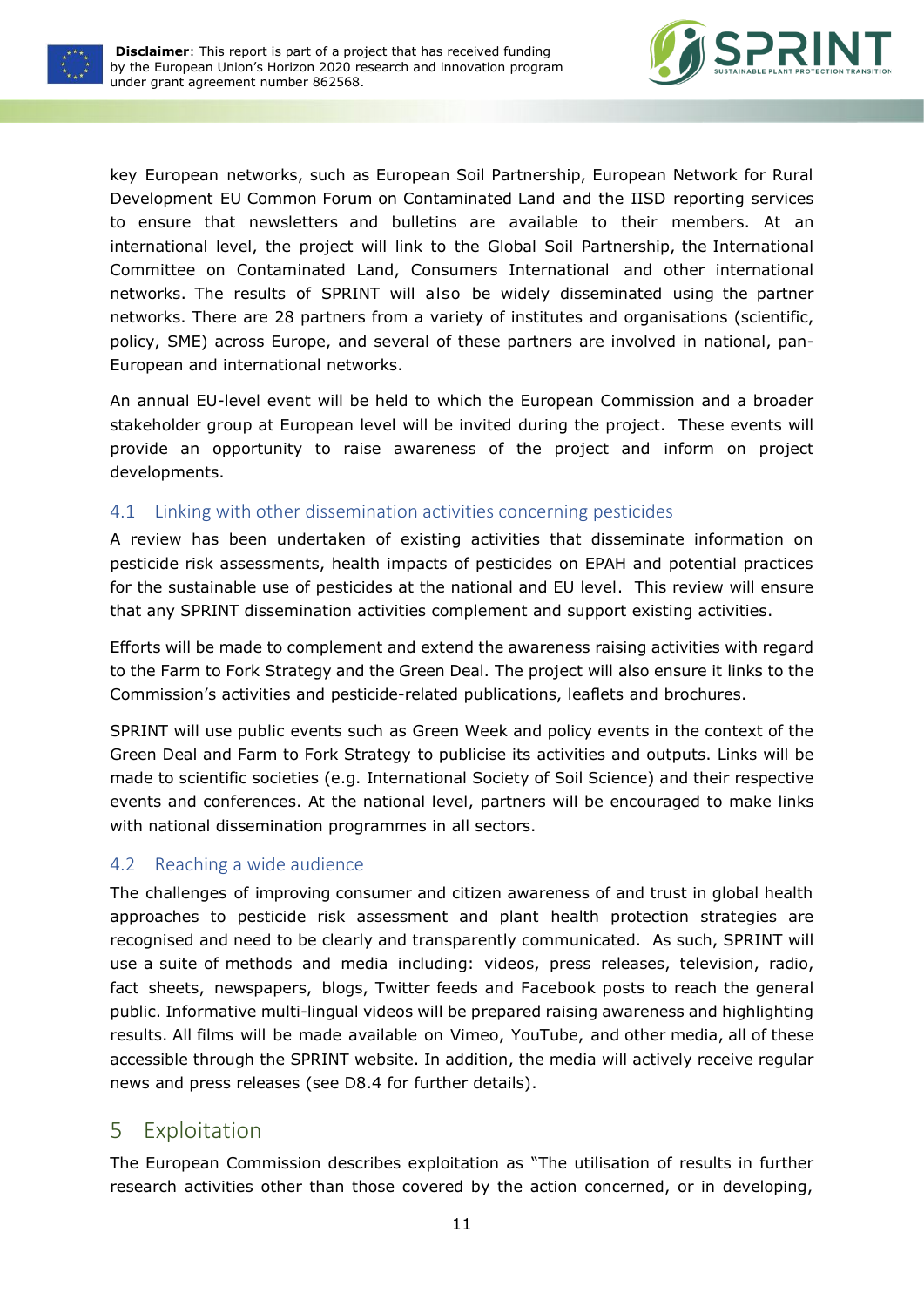



creating and marketing a product or process, or in creating and providing a service, or in standardisation activities." Its objective is to effectively use project results through scientific, economic, political or societal exploitation routes aiming to turn research and innovation actions into real value and impact for society. It focuses on making concrete use of research results (not restricted to commercial use.)

Due to the five-year duration of SPRINT, the large number of people involved (consortium partners, CSS partners and stakeholders) and the ambition and extent of the planned dissemination activities and potential for these activities to become fragmented, there is a clear need to establish a targeted utilisation policy to ensure:

- recognition of exploitable results and their stakeholders;
- SPRINT partner awareness on the value and impact of the project outputs; and
- adequate protection of proprietary knowledge in order to safeguard its utilisation in future practices.

SPRINT aims to deliver as many outputs as possible as freely available and accessible with minimum delay. However, we appreciate that data, knowledge and other proprietary information cannot be revealed too early in their development without risking impeding its use. Disclosure of knowledge can therefore be a sensitive issue. It will be essential to understand current legislation and protocols, and to be able to safeguard those whose knowledge needs protection, including local stakeholders whose knowledge and experience might be relied upon during the various research activities.

It is the intention of the SPRINT partners to patent proprietary knowledge and tools developed in the course of the project, if felt relevant. The knowledge generated in the project will be managed by the partners and in compliance with the rules established by the project Consortium Agreement (CA). The CA includes details regarding ownership, protection and transfer of knowledge and access to background and foreground knowledge.

Envisaged innovations suitable for exploitation include:

- Global Health Risk Assessment Toolbox:
	- Mode of action / mechanistic insights opening new avenues for identification and development of more environmentally friendly and less toxic PPPs.
	- Representative animal models and human organoids models, providing faster and better results than debateable animal and human tests.
- Development of new diagnostic (toxicology) assays. In WPs 3 and 4, SPRINT will develop and validate a novel and/or improved test strategy for the integrated effects of PPP mixtures to assess their (eco)toxicological effects not only on current EFSA test organisms but also on native communities to identify new causal effects on EPAH health. It is unlikely that this goal is being pursued elsewhere as it requires high quality metadata from different geographic regions.
- Transition pathways to sustainable PPP use. Recommendations and guidelines to support policy development for (cost-effective) transition paths to more sustainable use of PPPs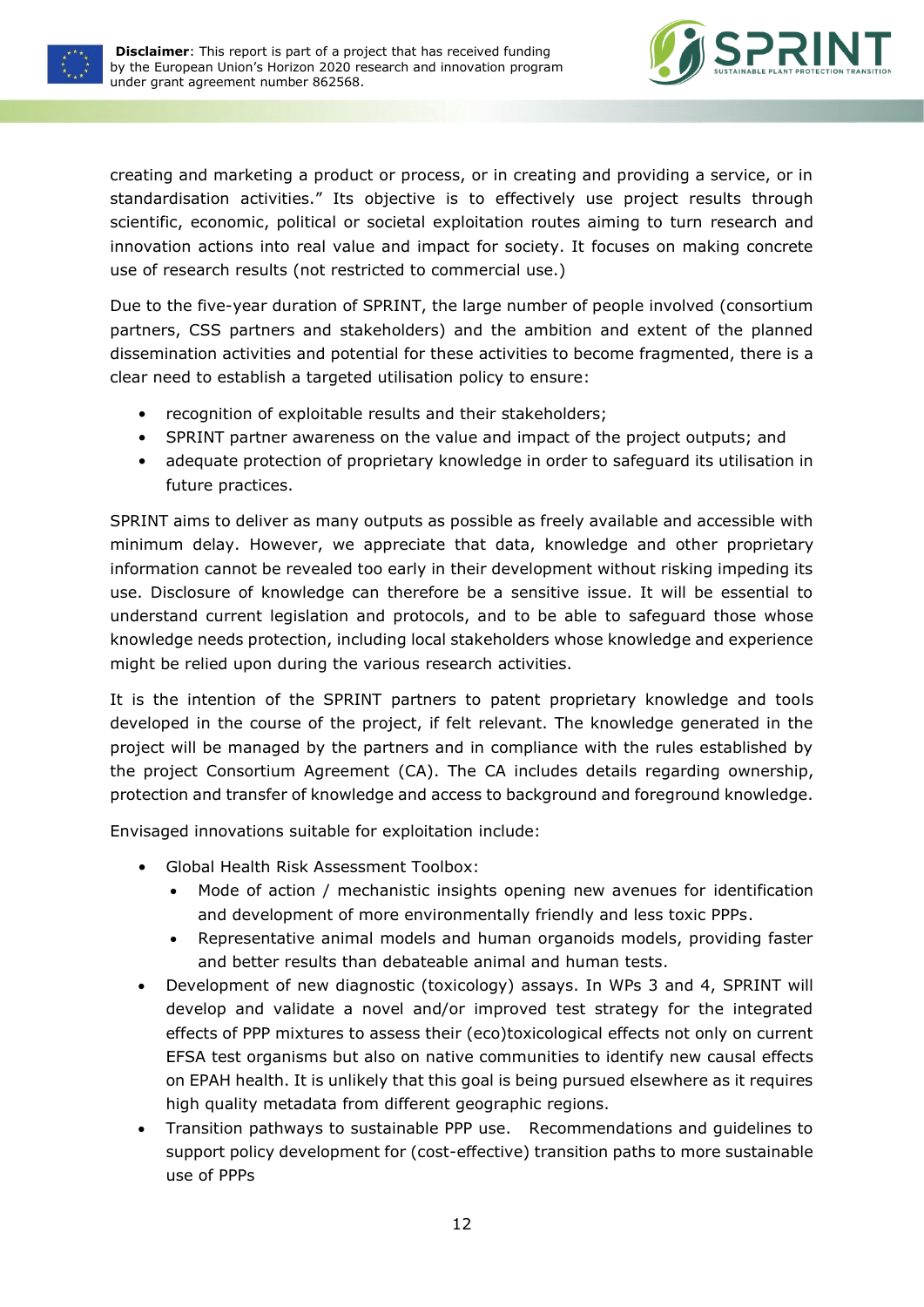



Our three-step Exploitation Plan will be based on dialogue, reflection and agreement on what the products and/or services can be exploited as the legacy of the project. These conversations will begin in month 48, once the structure and functionality of the Global Health Risk Assessment Toolbox has been defined.

Our Exploitation Plan comprises the following actions:

1. Project partners will identify the key project exploitation products at the level of each work package and of the project partners as a whole, to support the development of their current activities, and to possibly enable the launch of new ones. This identification will be made via mapping potential valuable and exploitable results, clarifying types of effects and potential users.

2. In SPRINT, we will reflect on how exploitation can be done. How can we get our findings or tools used beyond the project? We will agree on measures to ensure 'exploitation' of our results by:

- Using them in further research activities (outside the action);
- Developing, creating or marketing a product or process

<span id="page-15-0"></span>3. We will discuss how exploitation of our results could be executed either by single partners directly (e.g. for further research or for commercial or industrial exploitation of the activities) or by others (other beneficiaries or third parties, e.g. through licensing or by transferring the ownership of results).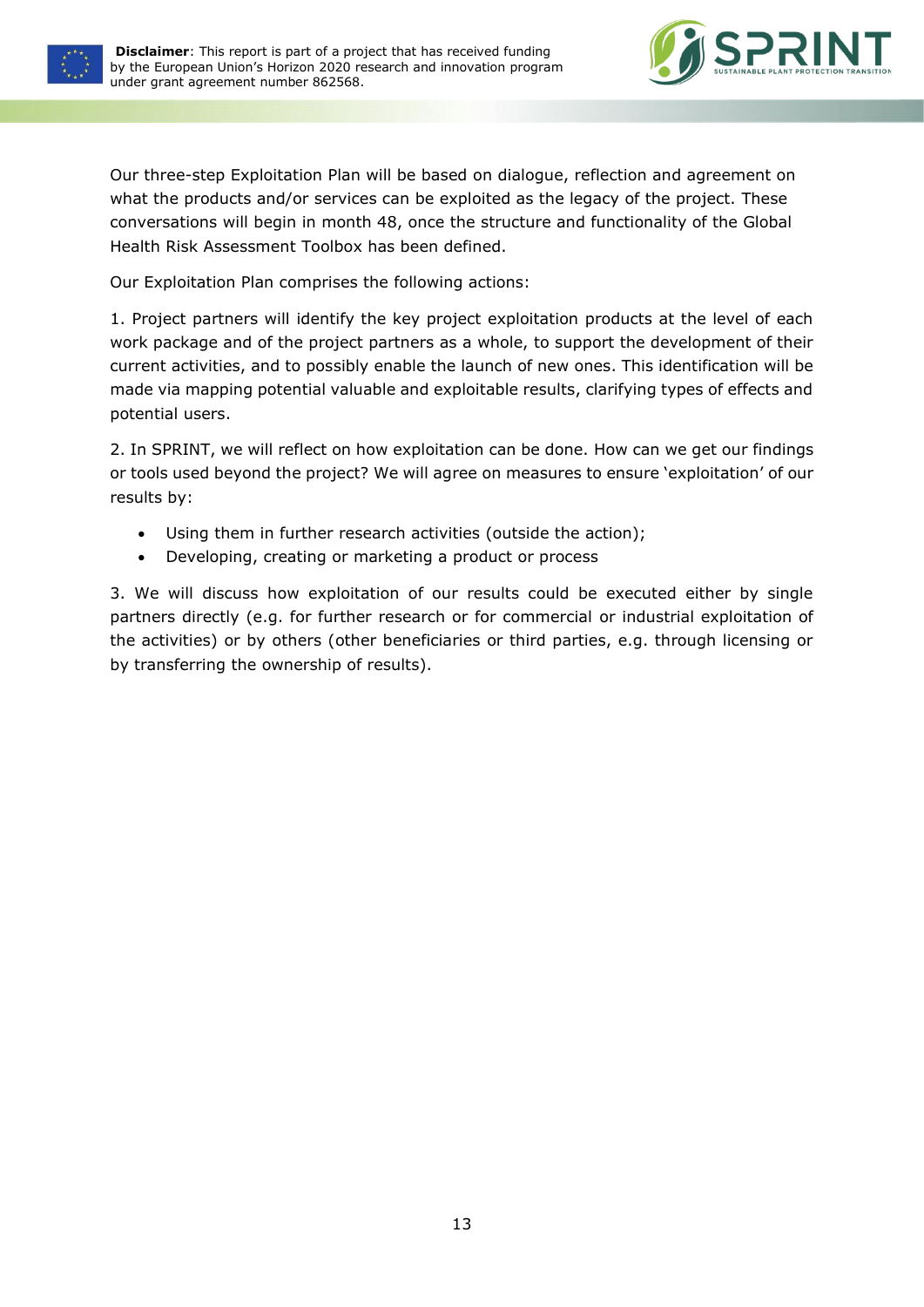

**Disclaimer**: This report is part of a project that has received funding by the European Union's Horizon 2020 research and innovation program under grant agreement number 862568.



## Annex 1 WP Dissemination Output forms

#### **WPx Work Package Dissemination Outputs**

| <b>Output Name:</b><br>Deliverable / Milestone /<br>Outcome                  |                                                                                                                                                          |
|------------------------------------------------------------------------------|----------------------------------------------------------------------------------------------------------------------------------------------------------|
| Aims/objectives -<br>Intended impact,<br>anticipated key messages<br>(WHAT?) |                                                                                                                                                          |
| Related topic (WHAT?)                                                        | <b>Toolbox development</b><br><b>Transition pathways</b><br>$\sqrt{2}$                                                                                   |
| <b>Scope of dissemination</b>                                                | Project / National/ European / Global                                                                                                                    |
| (WHO?)                                                                       |                                                                                                                                                          |
| Target audience - who<br>would be interested in this<br>information? (WHO?)  | General public / Practitioner Stakeholders /<br><b>Research community / Policy community</b>                                                             |
| <b>Most appropriate</b><br>formats (examples)<br>(HOW?)                      | <b>Simple -</b> Newsletter item; Social medial (Twitter, FB);<br>Press release; Online video; Project audio/ podcast;<br>Newspaper/farming press article |
|                                                                              | <b>Middle range - Factsheet; Conference presentation;</b><br>Poster; Website page; Leaflets/flyers; Manuals;<br>Workshops/events; Policy brief           |
|                                                                              | <b>Advanced - Peer-review papers; Project reports; Guidance</b><br>documents                                                                             |
| <b>Which formats to use?</b>                                                 |                                                                                                                                                          |
| <b>When should</b><br>dissemination occur?                                   |                                                                                                                                                          |
| (Provide project month)                                                      |                                                                                                                                                          |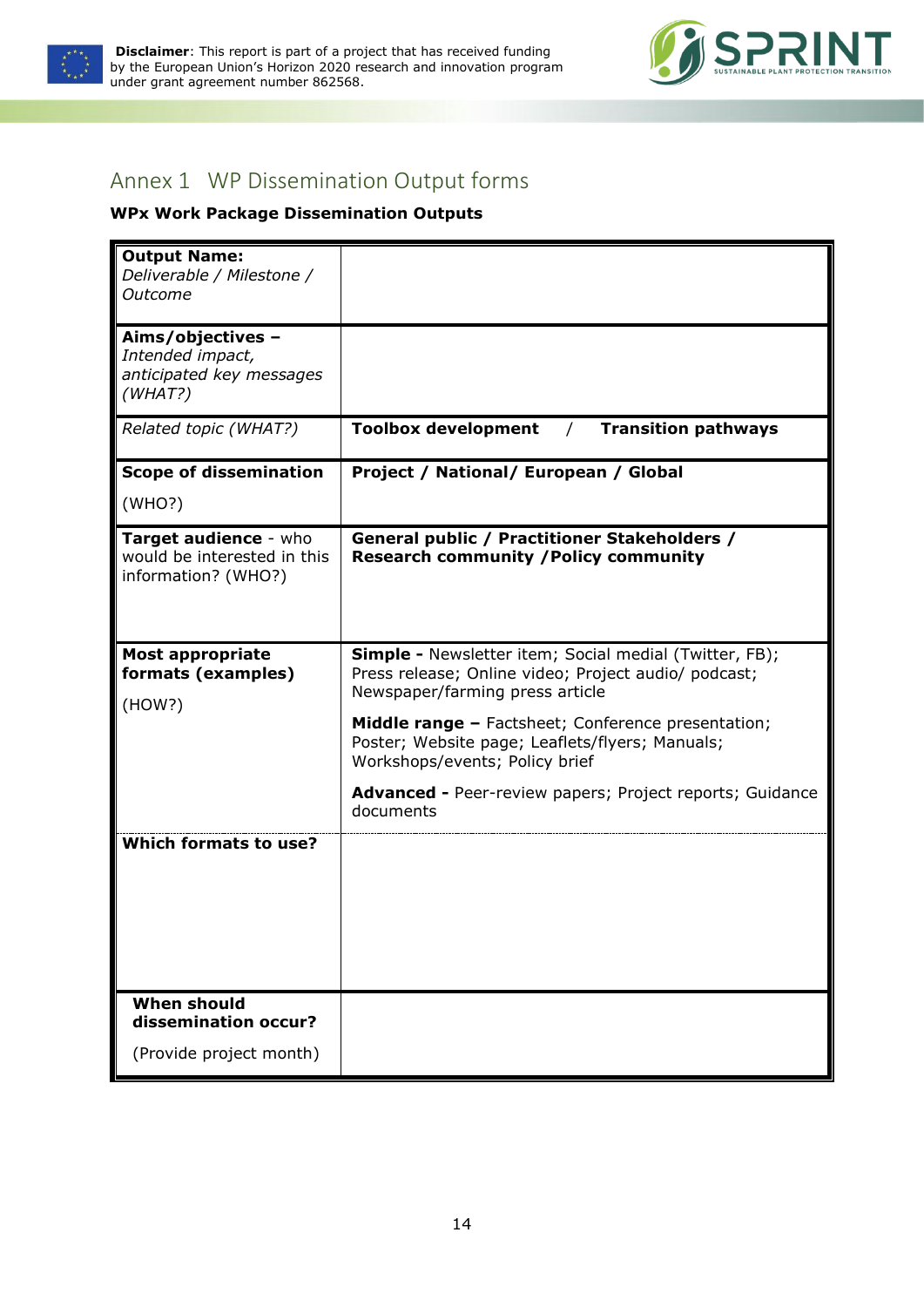



## <span id="page-17-0"></span>Annex 2 Questions to FARMERS: views on pesticide application and communication preferences

| PARTICIPANT ID:                                                                                                                                                                                                                |  |
|--------------------------------------------------------------------------------------------------------------------------------------------------------------------------------------------------------------------------------|--|
| Date of interview: __________ - ________ 2021 DROP DOWN CALENDER                                                                                                                                                               |  |
| Address (interview place): Note and the matter of the state of the state of the state of the state of the state of the state of the state of the state of the state of the state of the state of the state of the state of the |  |
| Start time:                                                                                                                                                                                                                    |  |
| End time:                                                                                                                                                                                                                      |  |
| Interviewer ID: $ $ $ $ $ $ $ $ $ $ $ $ $ $ $ $ $ $                                                                                                                                                                            |  |

#### **Levels of pesticide application**

#### **1a) How would you rank the levels of pesticide application on your farm?**

Please choose on a scale from 1 to 7, with 1 very low and 7 very high.

1-very low 7-very high 1 2 3 4 5 6 7

#### *1b) How would you rank the levels of pesticide application on your neighbouring farms?*

Please choose on a scale from 1 to 7, with 1 very low and 7 very high.

1-very low 7-very high

| ∽ |  | - |  |
|---|--|---|--|
|   |  |   |  |
|   |  |   |  |

Please feel free to provide any additional comments you have on pesticide application on your farm or on your neighbouring farms: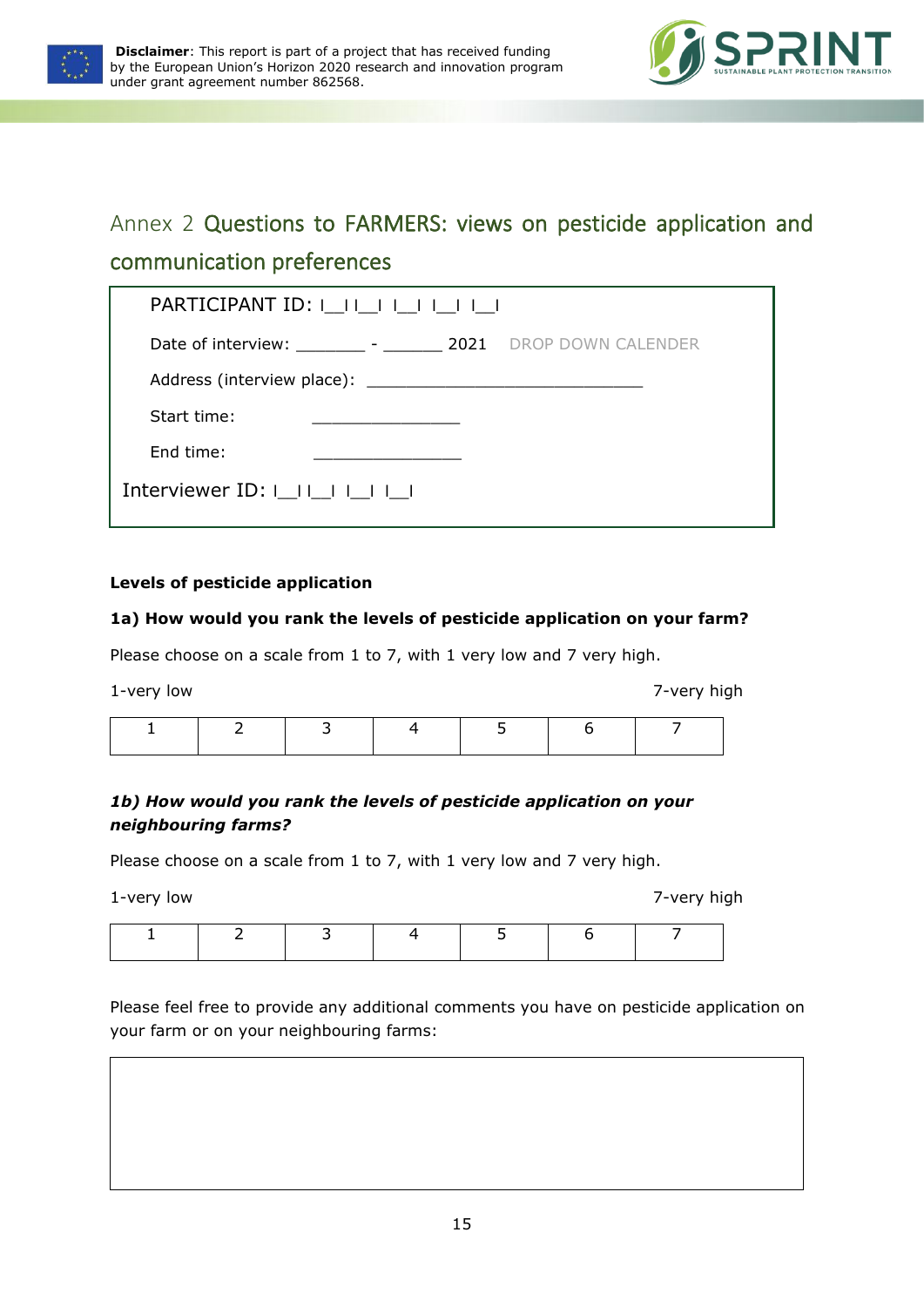



#### **2. What are the main reasons for the current levels of pesticide application on your farm?**

Please rank the following themes from 1 to 7 according to your personal preferences

(1 being the most important reason, you can use the same ranking for multiple answers).

|                                                                 | Ranking<br>place |
|-----------------------------------------------------------------|------------------|
| Risk of yield losses                                            |                  |
| Lack of available alternatives                                  |                  |
| Lack of knowledge about alternatives                            |                  |
| Concern about impacts on the environment and/or human<br>health |                  |
| Regulatory restrictions                                         |                  |
| Funding to support use of alternatives                          |                  |
| Other - please specify                                          |                  |
| Other - please specify                                          |                  |
| Other - please specify                                          |                  |

Please feel free to provide any additional comments here:

#### **3. In your view, what would enable a reduction in pesticide applications in farming in general?**

Please name and briefly explain **the top 3 solutions** that you think would enable a reduction in pesticide applications in farming in general. The answers, for example, could relate to farm economics in general, availability and demonstration of alternatives, knowledge and advice, regulation, specific funding support etc.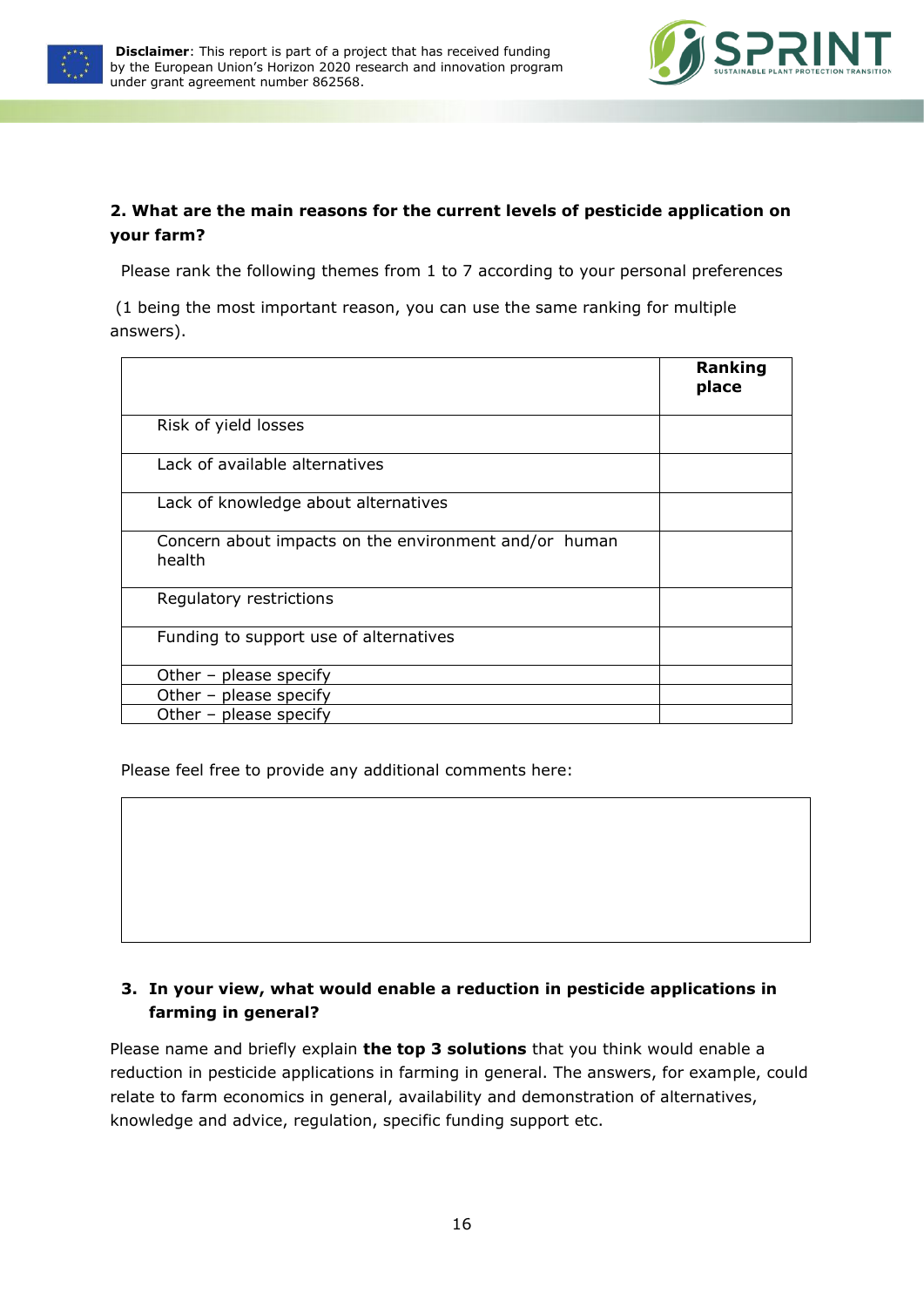



| Solution and brief explanation |
|--------------------------------|
|                                |
|                                |
|                                |

#### **4. How would you like to receive information about SPRINT project progress during the lifetime of the project?**

Please rank the proposed tools from 1 to 7 according to your personal preferences (1 being your preferred option, you can give equal rankings if required)

| Tool                                                                   | Ranking<br>place |
|------------------------------------------------------------------------|------------------|
| <b>Newsletters</b>                                                     |                  |
| Social media - state preference<br>Twitter/Facebook/Instagram/LinkedIn |                  |
| SPRINT website - in your local language                                |                  |
| Project meetings/workshops                                             |                  |
| Email                                                                  |                  |
| Individual phone calls/visits                                          |                  |
| Other - please specify                                                 |                  |

**5. There are many different ways in which information about new farming practices can be communicated. Please indicate how you would like to learn about new approaches for sustainable pesticide use from SPRINT.** 

Please rank the proposed tools from 1 to 7 according to your personal preferences (1 being your preferred option, you can give equal rankings if preferred)

| Tool                                                         | Ranking<br>place |
|--------------------------------------------------------------|------------------|
| On-site demonstrations                                       |                  |
| Agricultural magazines, newspapers                           |                  |
| Videos                                                       |                  |
| Paper forms e.g. fact sheets (on practices, success stories) |                  |